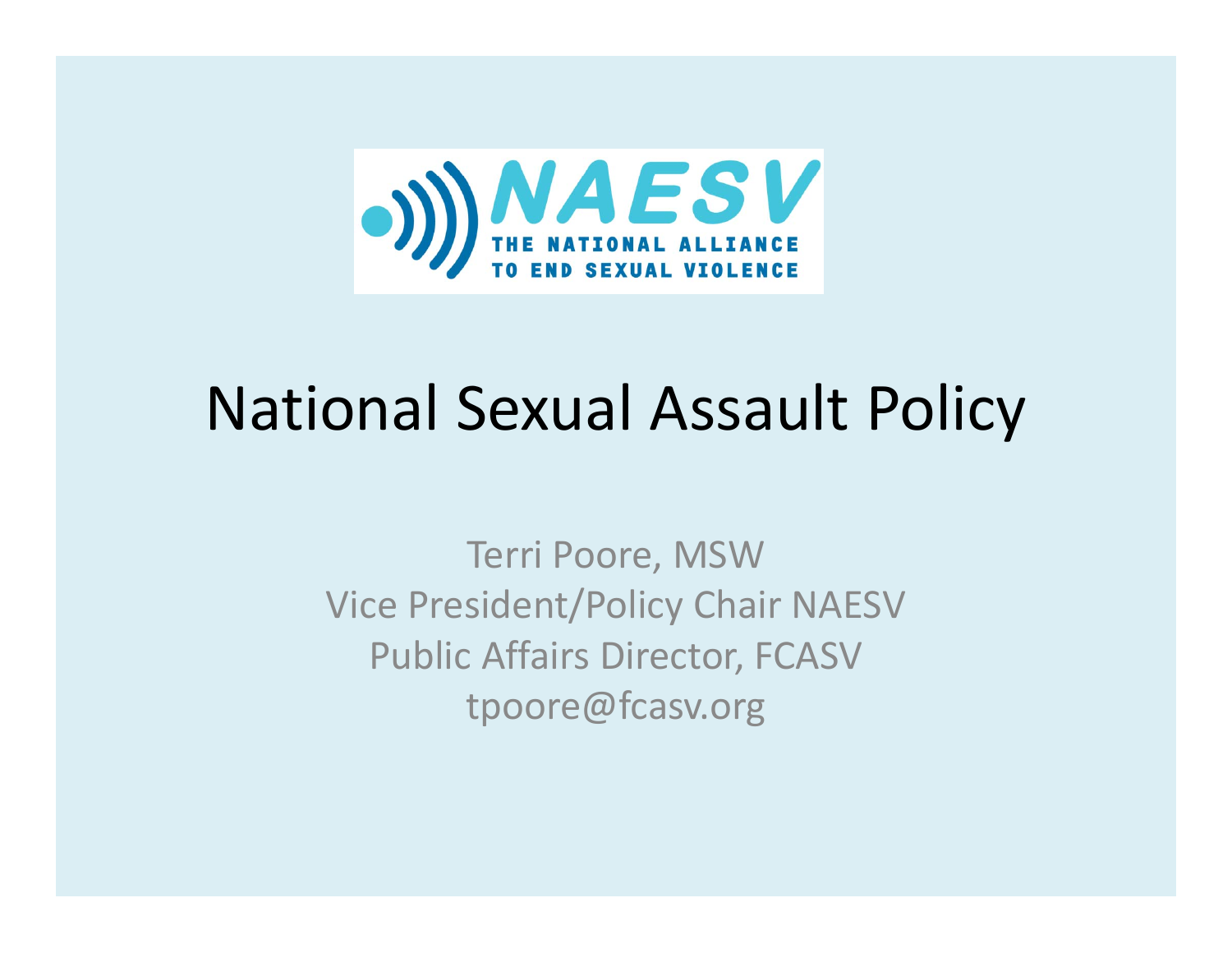

#### **What is NAESV?**

The purpose of the National Alliance to End Sexual Violence (NAESV) is to work to end sexual violence and ensure services for victims. The NAESV Board of Directors consists of leaders of state sexual assault coalitions and national law, policy, and tribal experts who promote the organization's mission to advance and strengthen public policy on behalf of state coalitions, rape crisis programs, individuals, and other entities working to end sexual violence. Most importantly, the NAESV advocates on behalf of the victim/survivors—women, children and men—who have needlessly suffered the serious trauma of sexual violence and envisions <sup>a</sup> world free from sexual violence.

#### **What does NAESV Do?**

NAESV utilizes <sup>a</sup> comprehensive grassroots communication network to shape national policy related to sexual violence and victims' needs, ensure funding for rape crisis programs and sexual assault coalitions, and provide expertise to governments, businesses and non-profit organizations addressing sexual violence in all of its forms.

#### **Who are NAESV's Allies?**

The leadership of the NAESV maintains relationships with allied national level anti‐violence organizations including the National Sexual Violence Resource Center, National Organization of Sisters of Color Ending Sexual Assault, The Resource Sharing Project, National Network to End Domestic Violence, National Center for Victims of Crime, the U.S. Centers for Disease Control and Prevention, and the U. S. Department of Justice's Office on Violence Against Women.

#### **Please support our work!**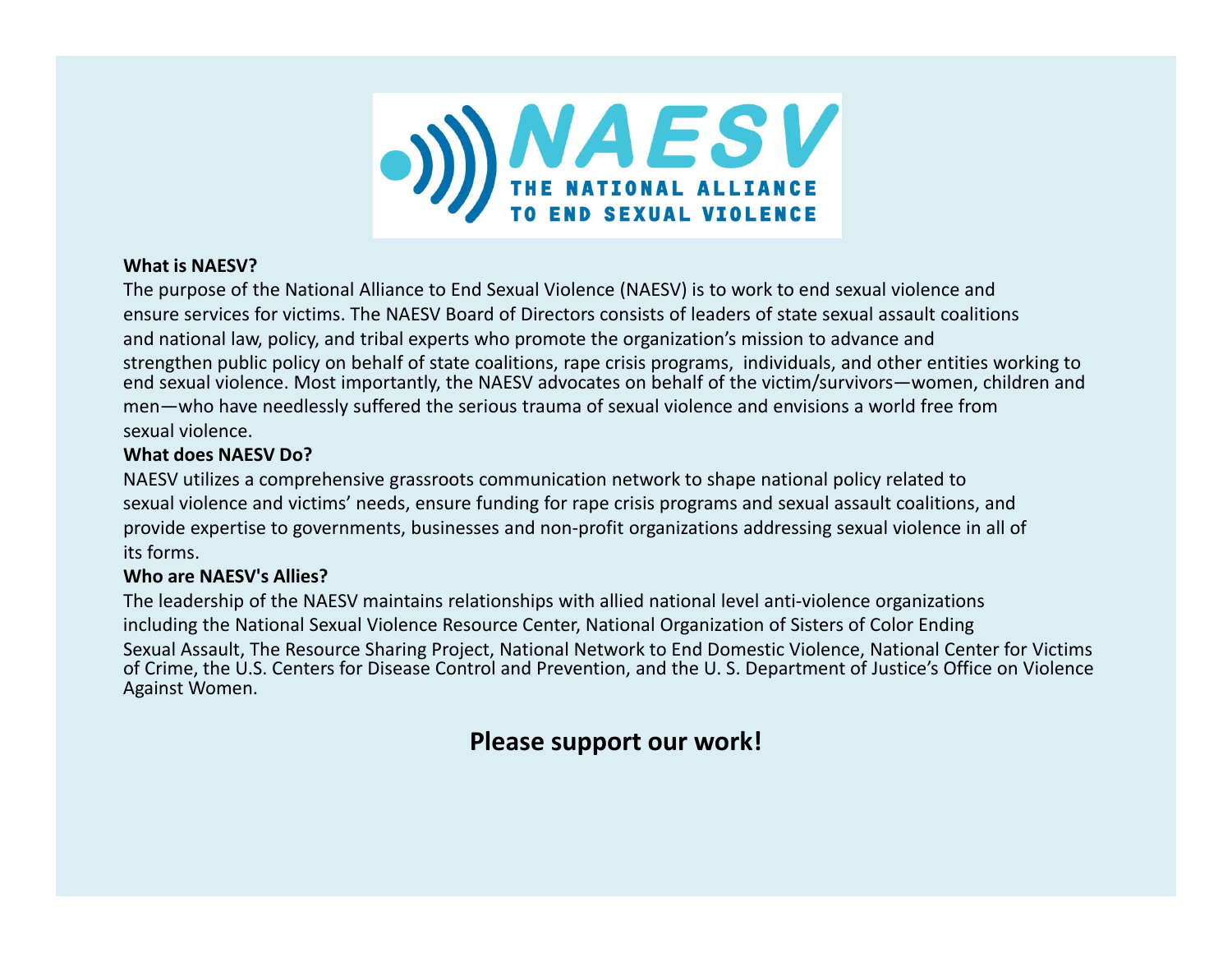### Federal Policy Priorities

- Appropriations (SASP, RPE, PHHSBG, VOCA)
- VAWA Reauthorization
- Other Emerging SA Issues

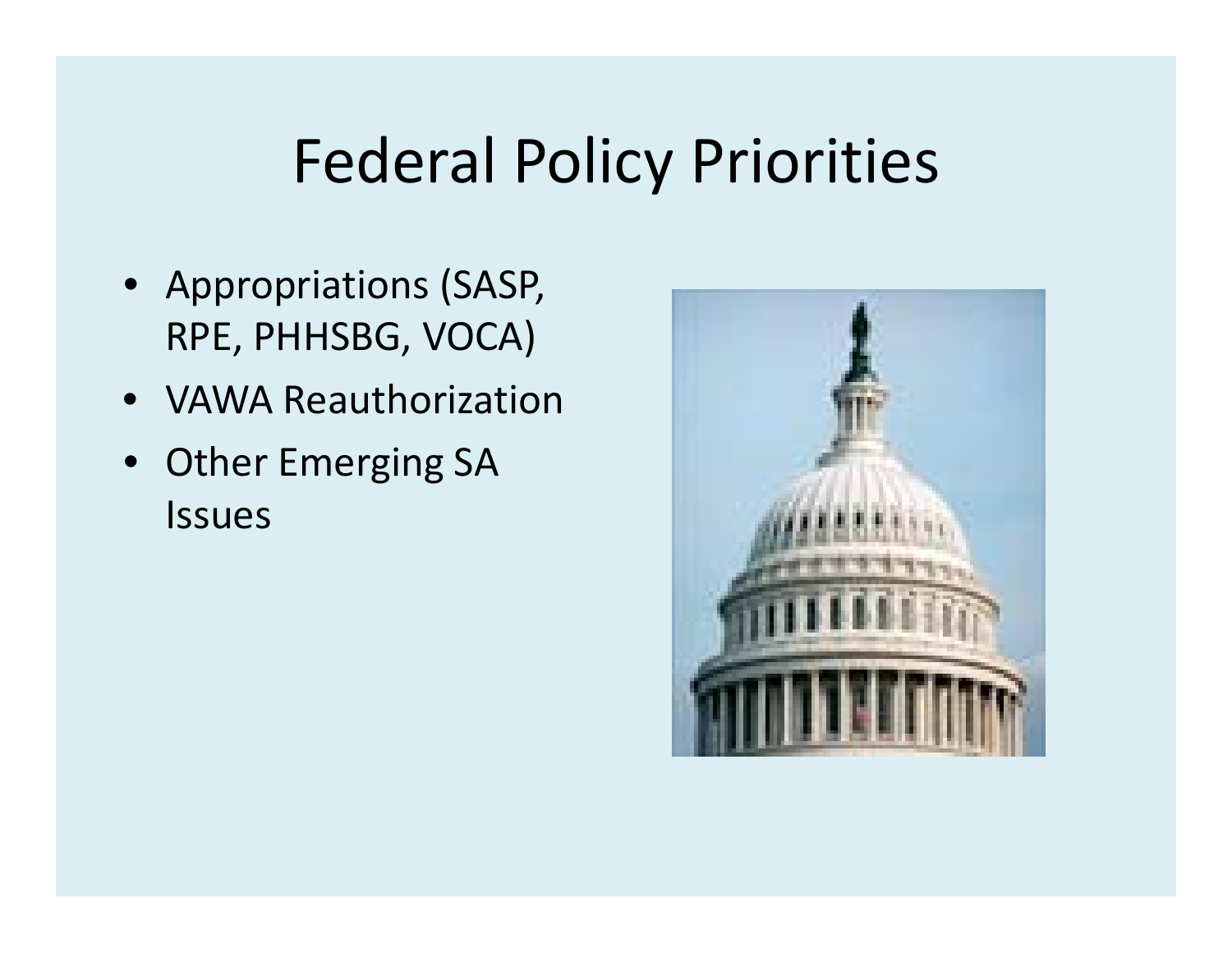## Legislative Process



- Appropriations
- Authorization
- •Legislation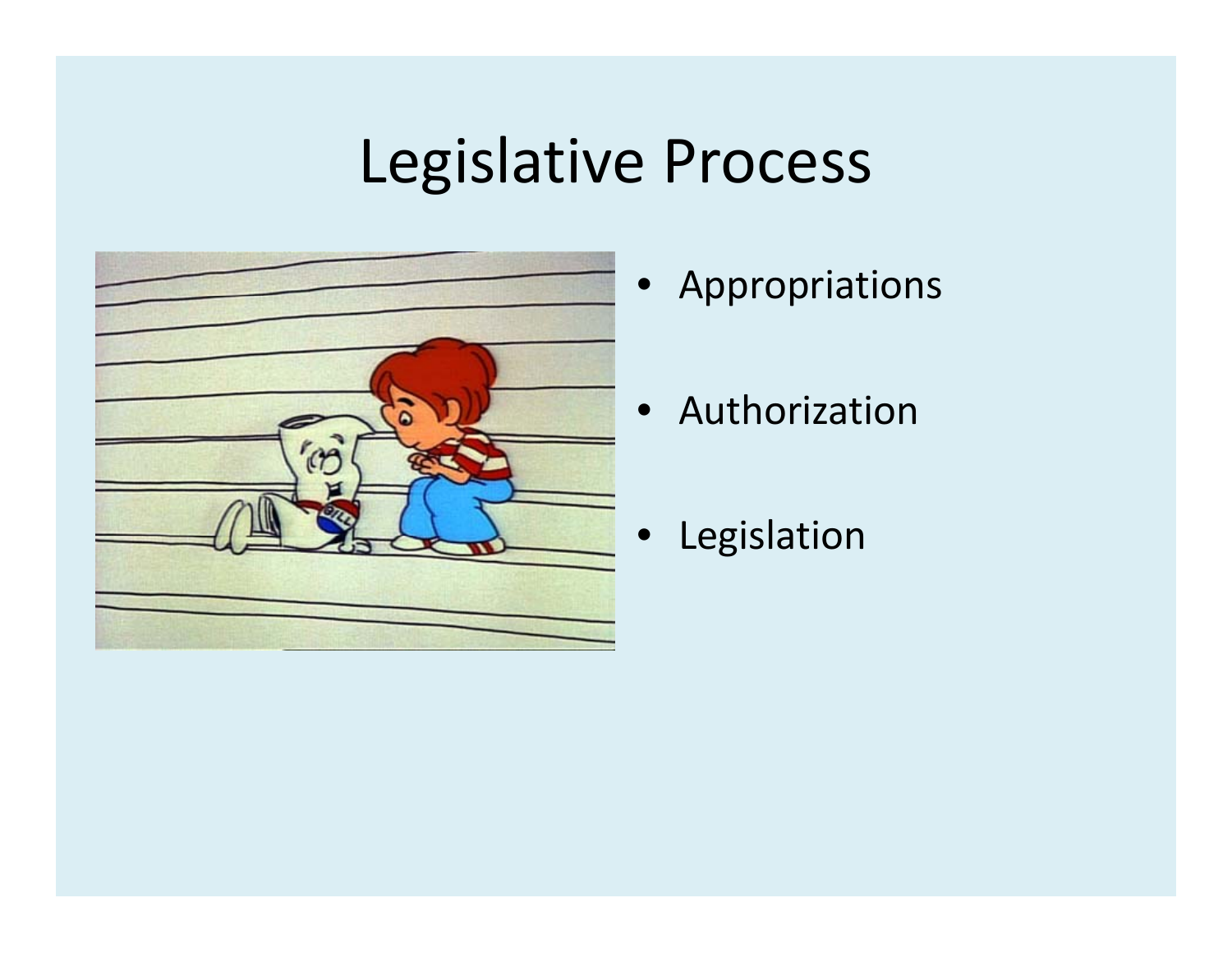### Appropriations Process

- Fiscal Year
- President's Budget
- Budget Resolution
- Appropriations Bills (or omnibus)
- Conference
- •CR

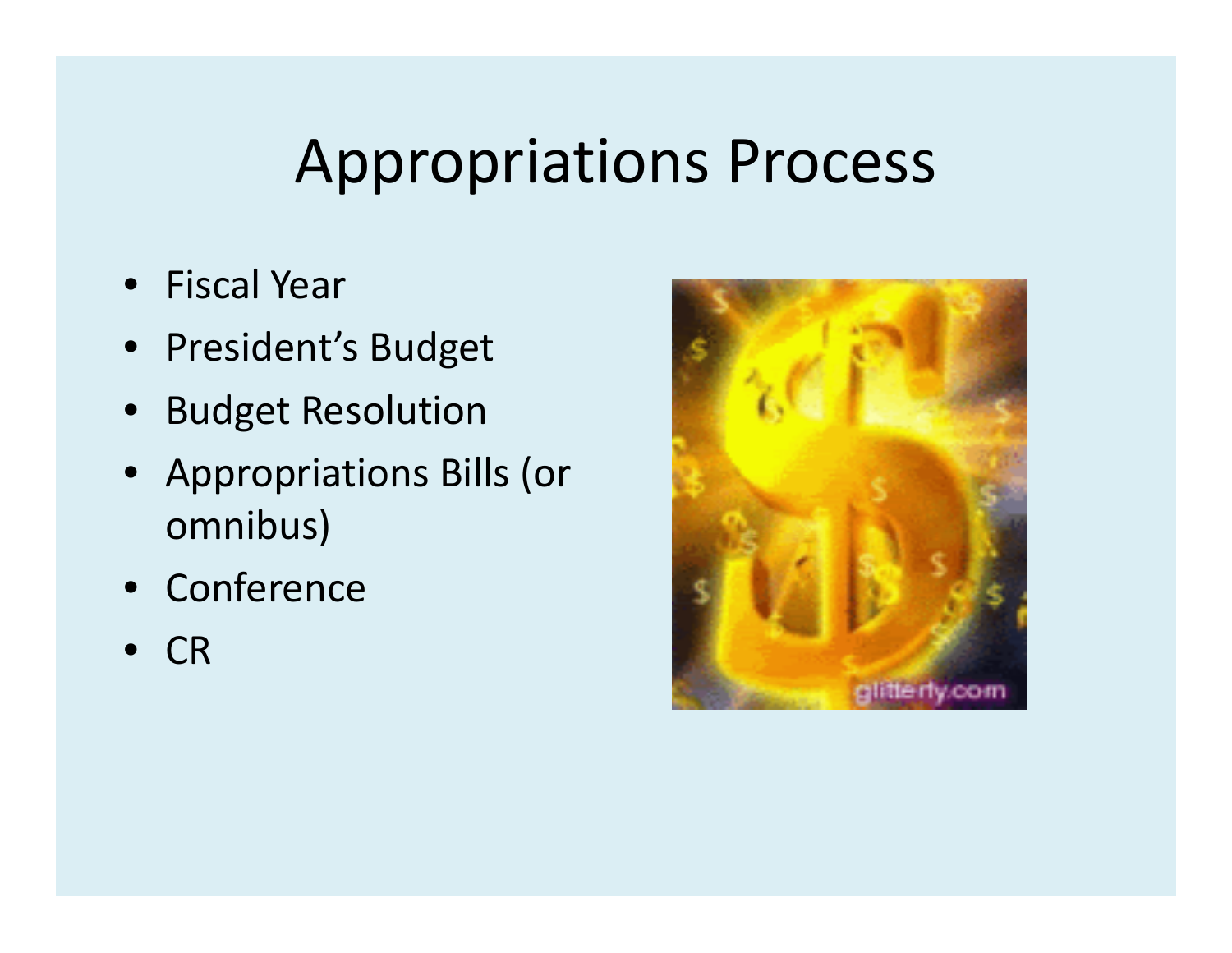#### Appropriations Priorities





• RPE

• PHHSBG Rape Set ‐Aside

**ER-PEOPLE** CDC 24/7. Saving Lives. Protecting People. **Saving Money** Through Prevention.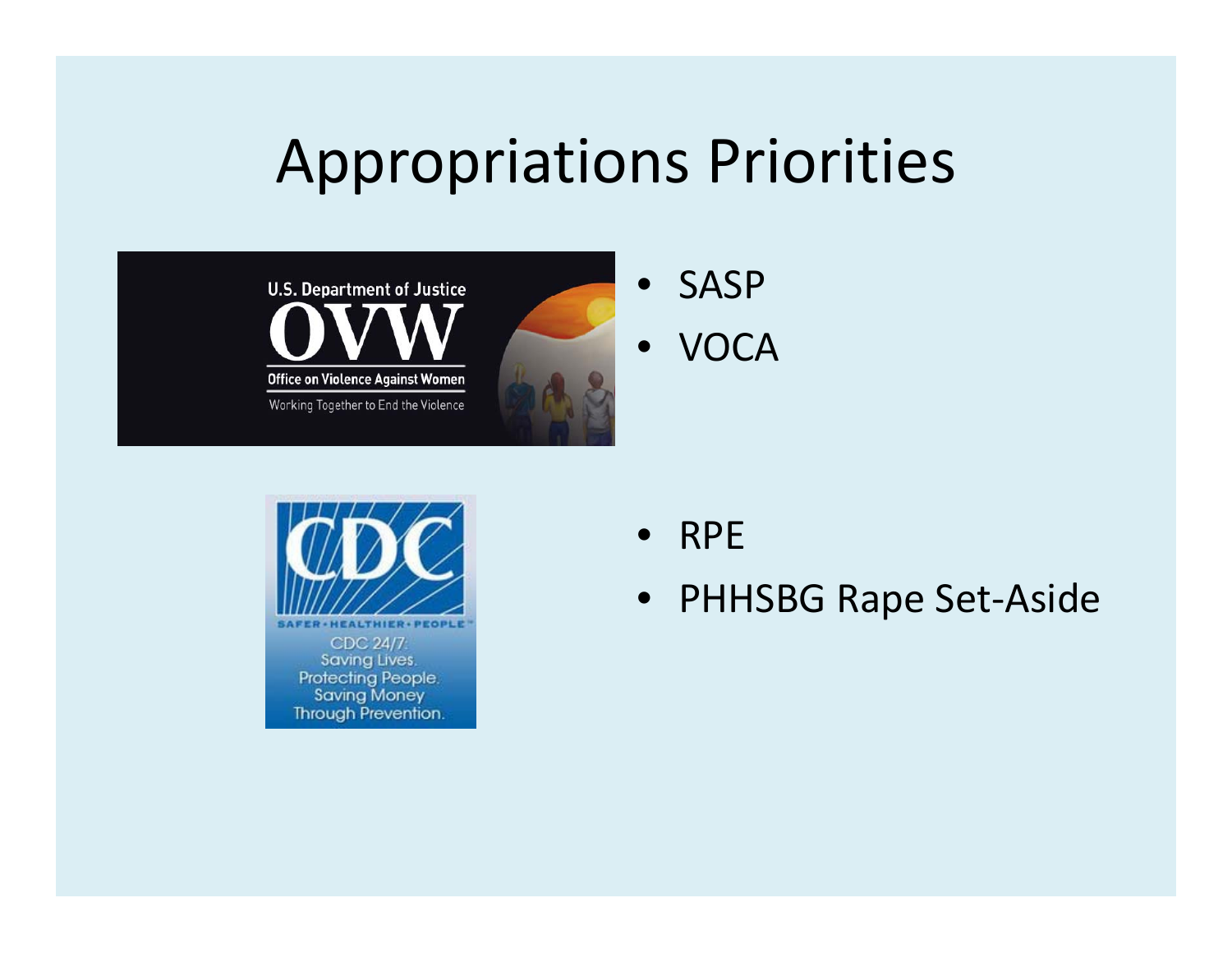# Budget Outlook

- Back in Black
- Super Committee
- Gridlock
- Elections

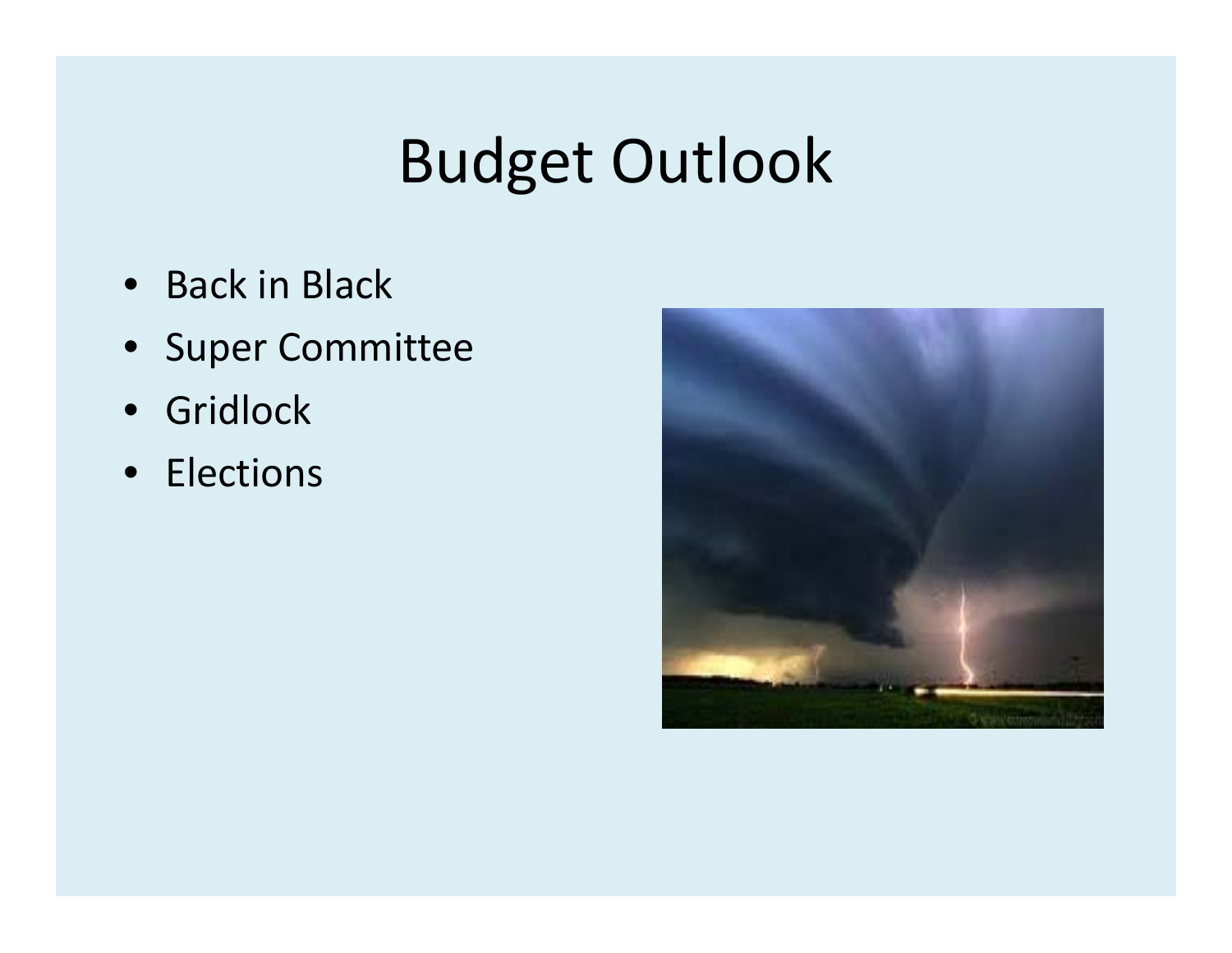#### Key Appropriations Committees for SA

- House Appropriations Subcommittee on Labor, Health and Human Services, Education, and Related Agencies "Labor‐H" (RPE and PHHSBG rape set‐aside)
- Commerce, Justice and Science Appropriations "CJS" (SASP, STOP, VOCA, etc.)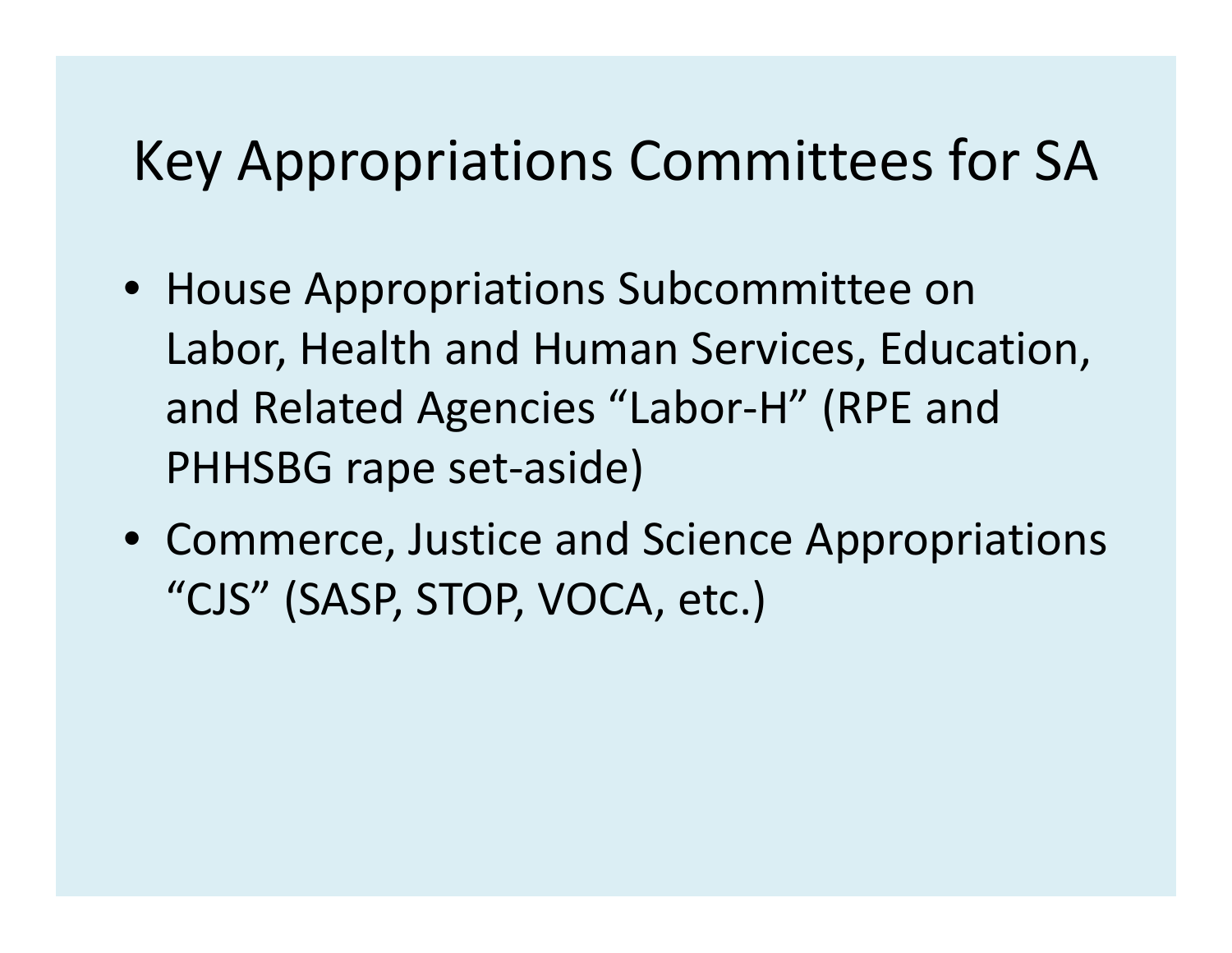### House Labor, HHS, and Education

#### **Republicans Democrats**

- • Denny Rehberg, Montana, *Chairman*
- $\bullet$ Jerry Lewis, California
- Rodney Alexander, Louisiana, *Vice Chair*
- •Jack Kingston, Georgia
- Kay Granger, Texas
- Mike Simpson, Idaho
- Jeff Flake, Arizona
- •Cynthia Lummis, Wyoming

- •• Rosa DeLauro, Connecticut, *Ranking Member*
- Lewis, Nita Lowey New York Lowey,
	- Jesse Jackson, Jr., Illinois
	- Lucille Roybal‐Allard, California
	- Barbara Lee, California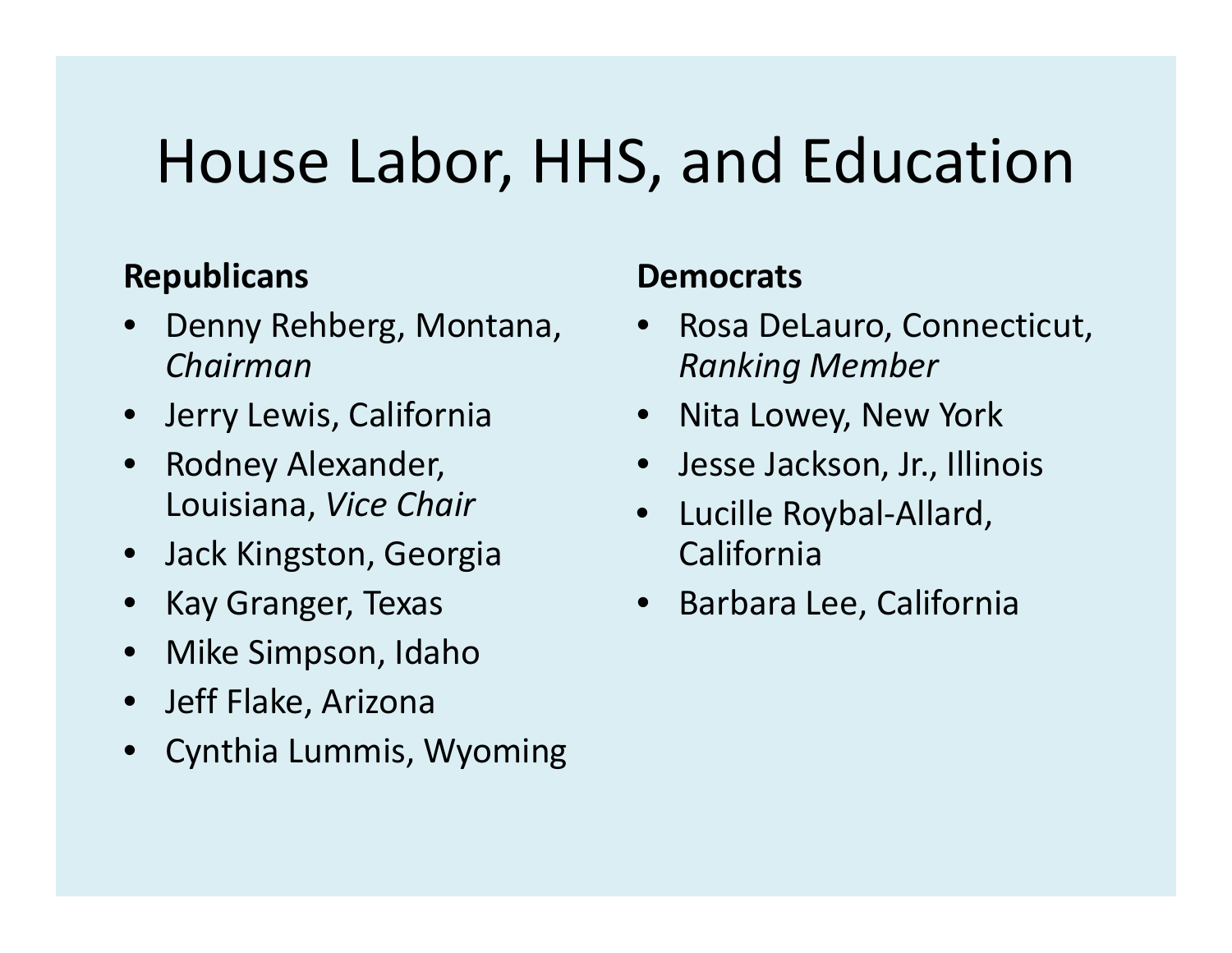### Senate Labor, HHS, and Education

#### **Democrats**

- •• Senator Tom Harkin (Chairman) (IA)
- •Senator Daniel Inouye (HI)
- Senator Herb Kohl (WI)
- Senator Patty Murray (WA)
- $\bullet$ Senator Mary Landrieu (LA)
- Senator Richard Durbin (II ) Senator Ron Johnson (WI) • Senator Richard Durbin (IL)
- •• Senator Jack Reed (RI)
- •• Senator Mark Pryor (AR)
- Senator Barbara Mikulski (MD) Senator Jerry Moran (KS)
- Senator Sherrod Brown (OH)

#### **Republicans**

- •• Senator Richard Shelby (Ranking) (AL)
- Senator Thad Cochran (MS)
- Senator Herb Kohl (WI) Senator Kay Bailey Hutchison (TX)
	- Senator Lamar Alexander (TN)
	-
	- Senator Mark Kirk (IL)
	- •Senator Lindsey Graham (SC)
	- Senator Jerry Moran •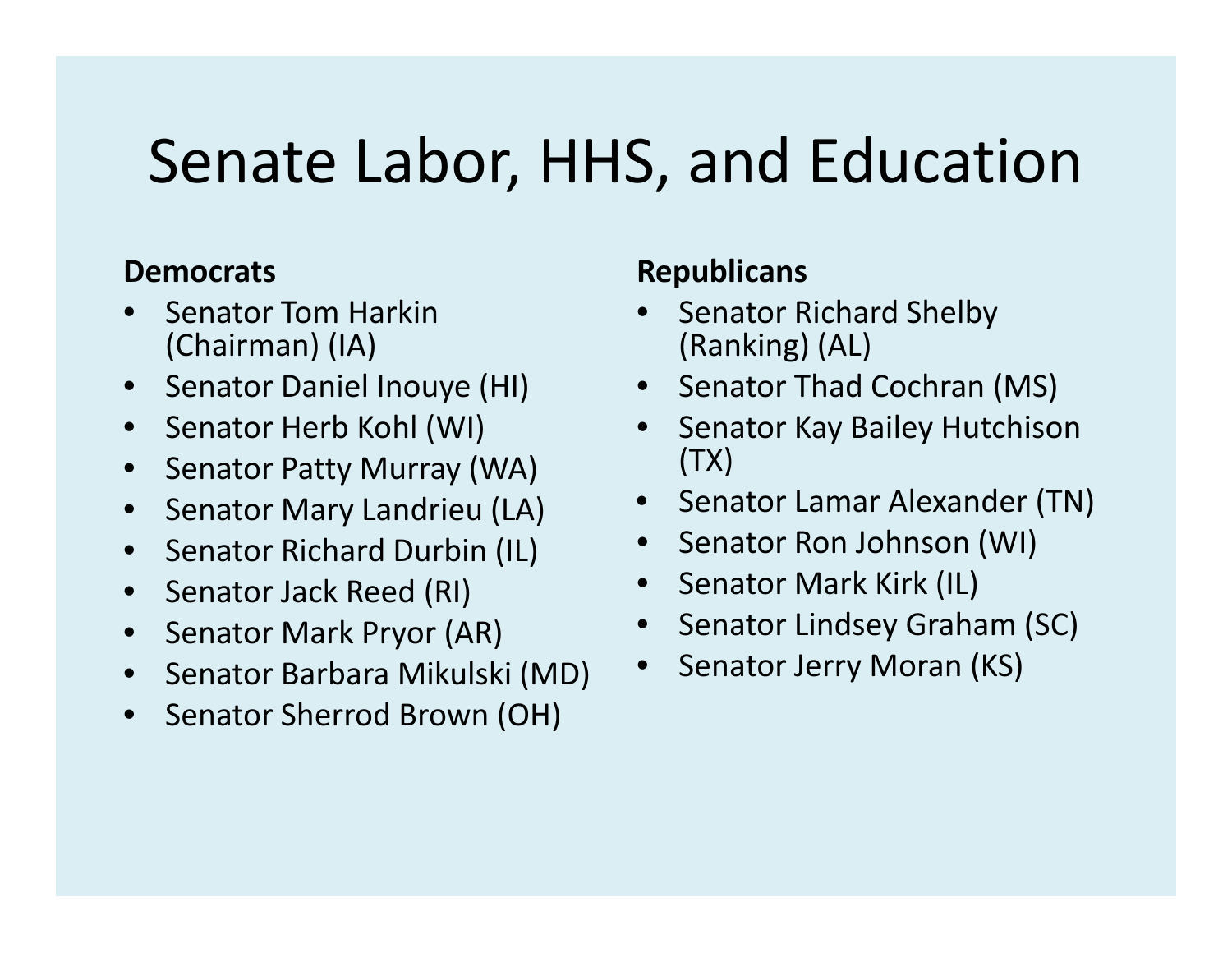#### House CJS

#### **Republicans Democrats**

- •• Frank R. Wolf, Virginia, Chairman
- John Abney Culberson Texas
- Robert B. Aderholt, Alabama
- •Jo Bonner, Alabama
- Steve Austria, Ohio
- Tom Graves, Georgia
- Kevin Yoder, Kansas

- Chaka Fattah, Pennsylvania
- Culberson, Adam B. Schiff, California
	- Michael M. Honda, California
- a entry of the service of the Serrano, New York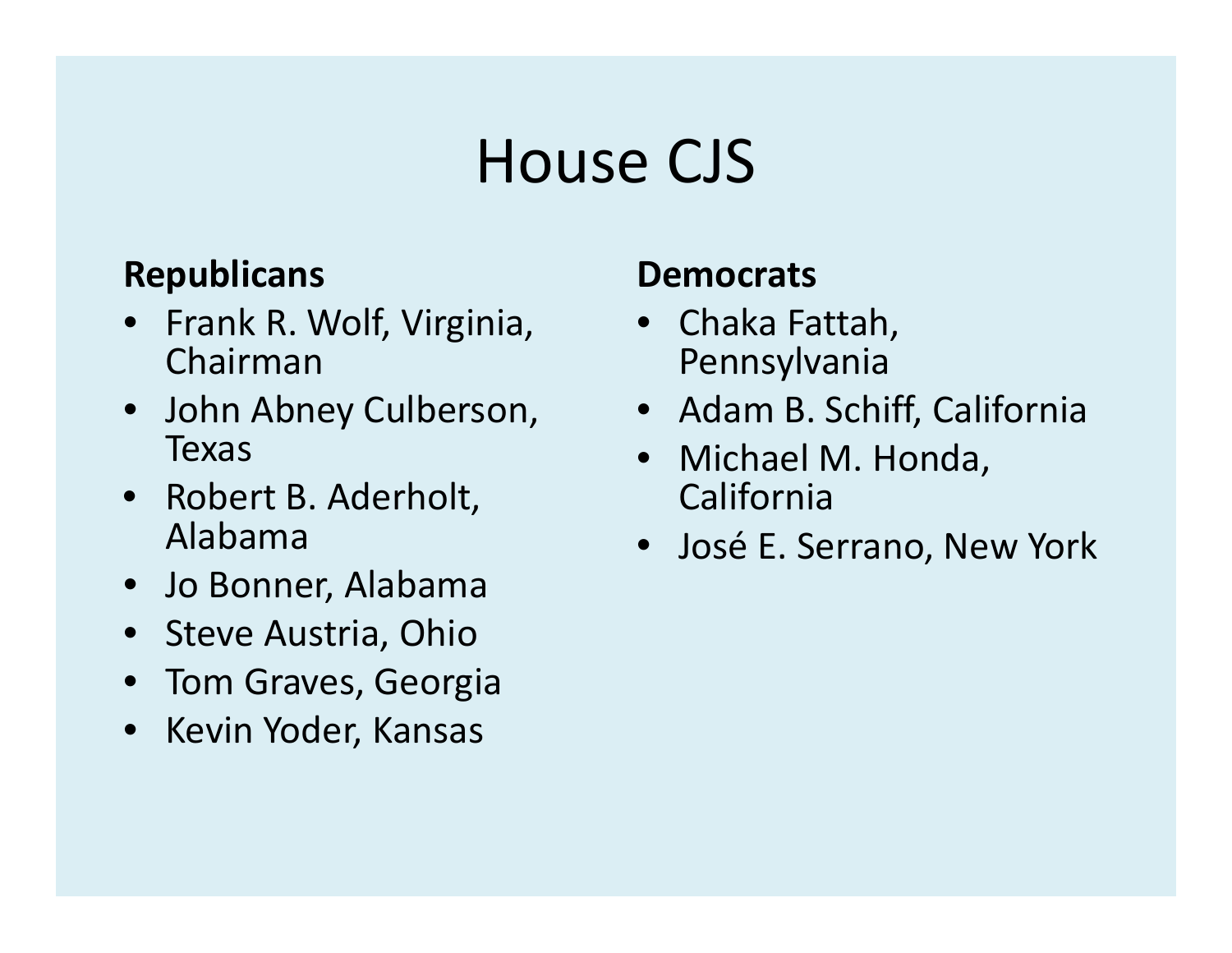#### Senate CJS

#### **Democrats**

- •• Senator Barbara Mikulski (Chairman) (MD)
- Senator Daniel Inouye (HI)
- Senator Patrick Leahy (VT)
- Senator Herb Kohl (WI)
- $\bullet$ • Senator Dianne Feinstein (CA)
- •• Senator Jack Reed (RI)
- •• Senator Frank Lautenberg (NJ)
- •• Senator Ben Nelson (NE)
- •• Senator Mark Pryor (AR)
- •• Senator Sherrod Brown (OH)

#### **Republicans**

- • Senator Kay Bailey Hutchison (Ranking) (TX)
- Senator Richard Shelby (AL)
- Senator Patrick Leahy (VT) Senator Mitch McConnell (KY)
	- Senator Lamar Alexander (TN)
	- Senator Lisa Murkowski (AK)
	- Senator Ron Johnson (WI)
	- Senator Susan Collins (ME)
	- $\bullet$ Senator Lindsey Graham (SC)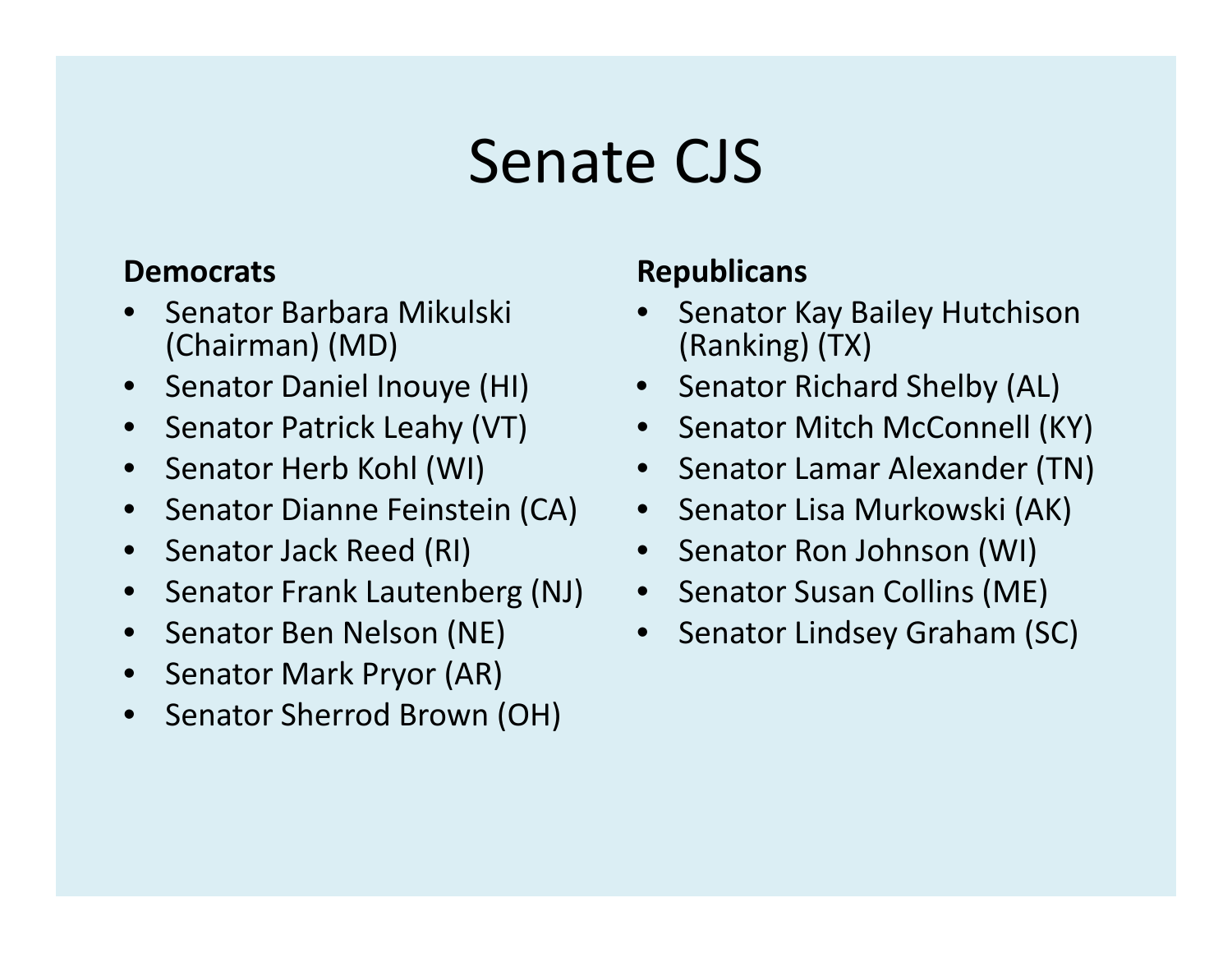#### Legislative Process

- Bill Introduced
- Assigned to (sub)committee
- Marked‐up, voted
- Rules committee
- Floor
- Authorizations
- Conference
- President

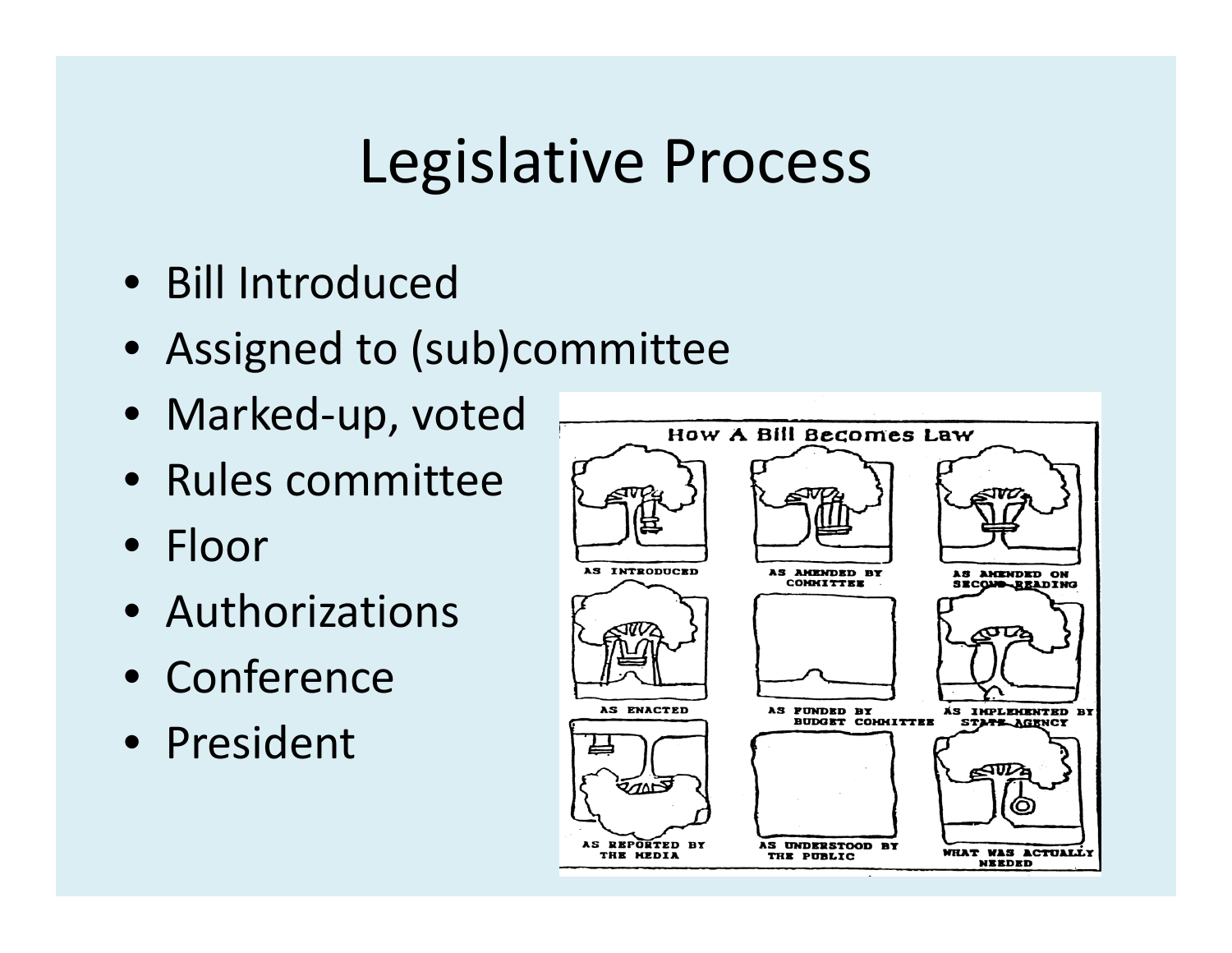#### VAWA Reauthorization

- VAWA 2005 expires this year
- Broad input over the past 2 years



- Advocacy groups drafting process
- Staff of sponsors are working on legislation
- Bill may be introduced this month
- Dream vs. Reality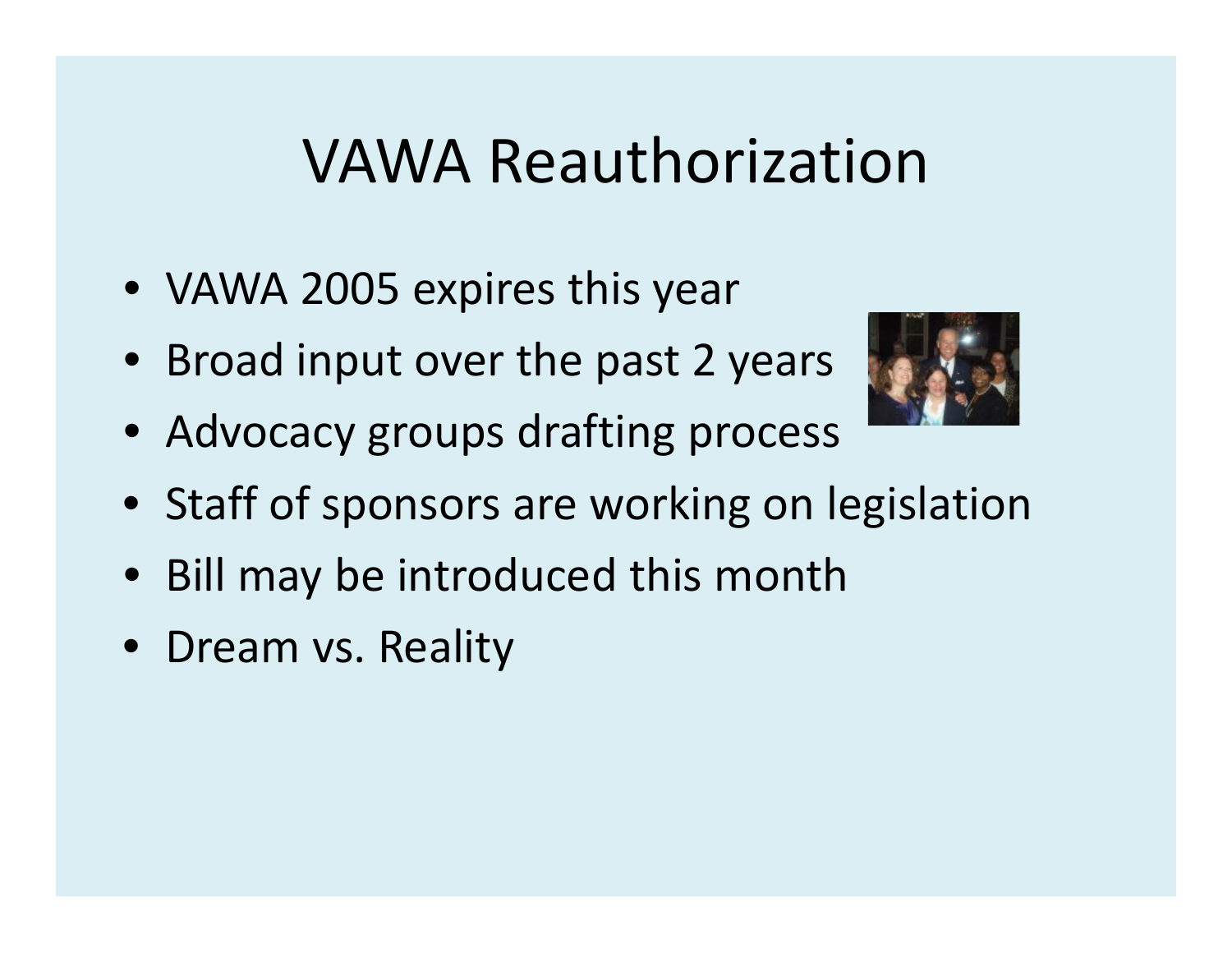#### VAWA Backlash



#### Backlash Claims:

- VAWA is: Anti menAnti fathersAnti family Too expensive
- There's waste fraud and abuse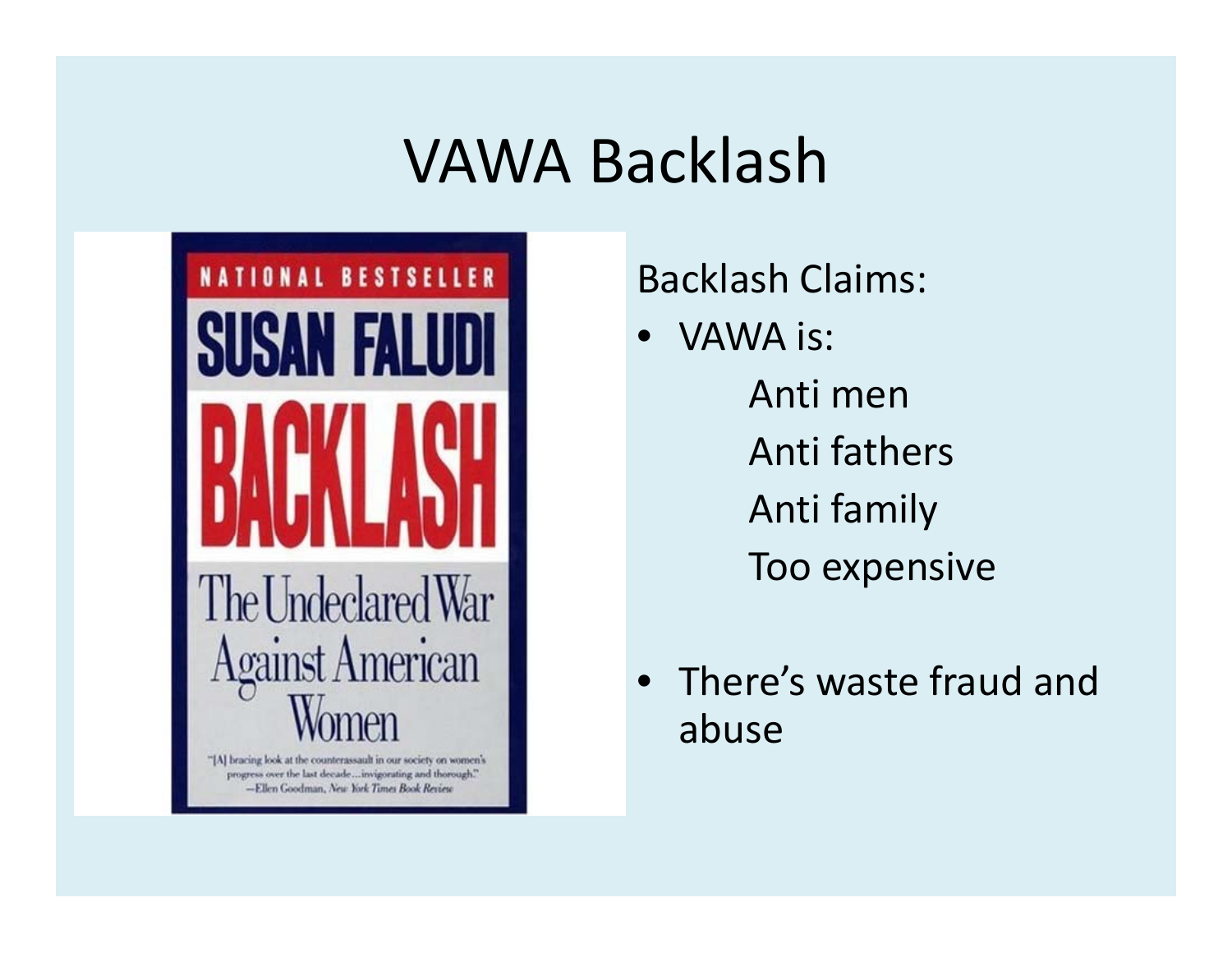#### VAWA IV SA Priorities

- Improvements to STOP and GTEAP
- Housing Protections
- SASP and RPE Improvements
- Military Issues
- Communities of Color and Underserved
- U‐visa
- Economic justice provisions
- Tribal Improvements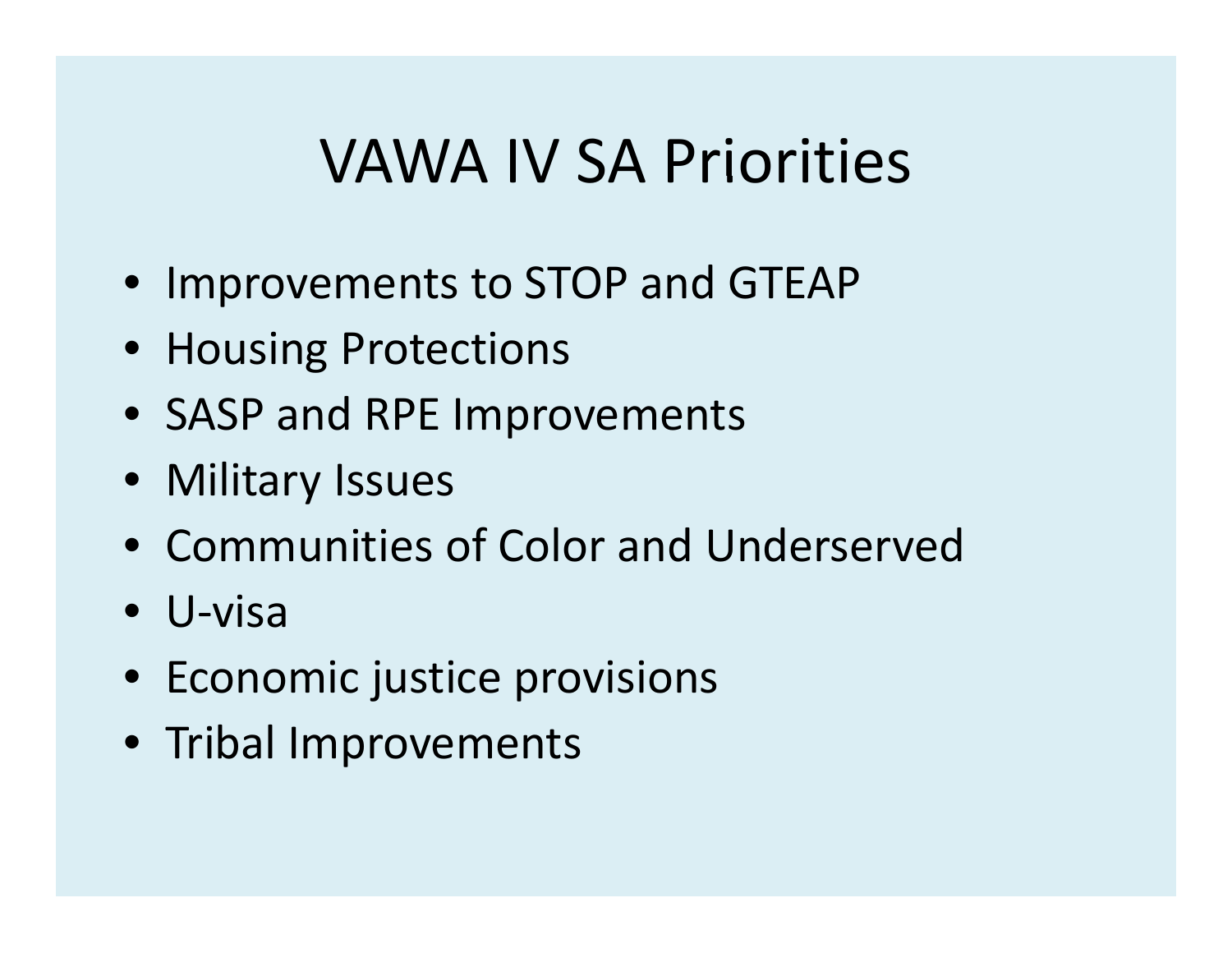### STOP and GTEAP

- Higher priority on sexual assault
- Purpose areas that fit sexual assault investigation/prosecution (e.g. SANEs and SARTs)

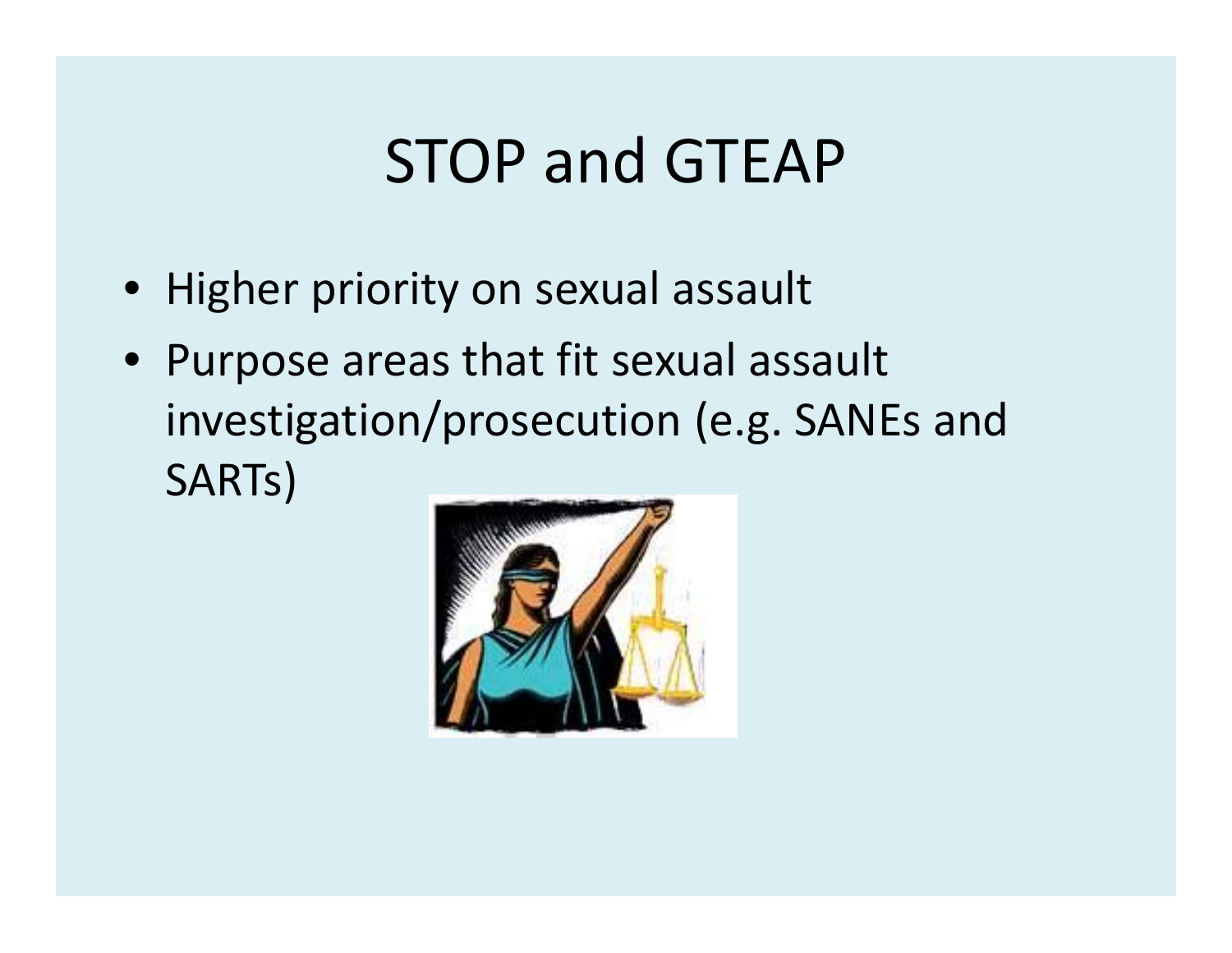

### Housing

- Protect sexual assault victims fromdiscriminatory denials, terminations, and evictions due to their status as victims
- Allow sexual assault victims to transfer quickly to <sup>a</sup> safer location following <sup>a</sup> sexual assault; and
- Establish mechanisms to examine and address sexual violence committed by housing personnel.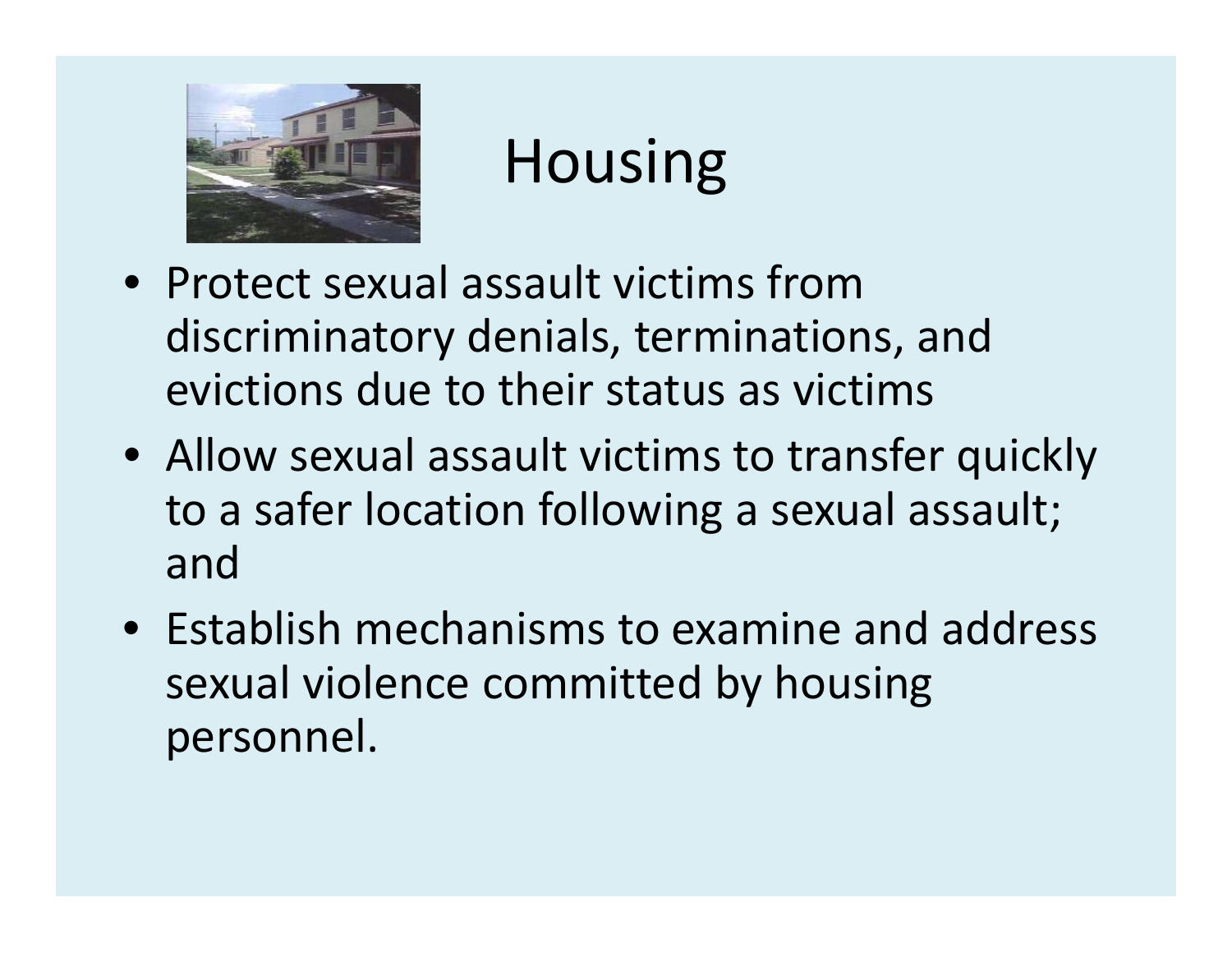#### SASP and RPE Improvements

- Formula equity for territories and D.C.
- Baseline in RPE

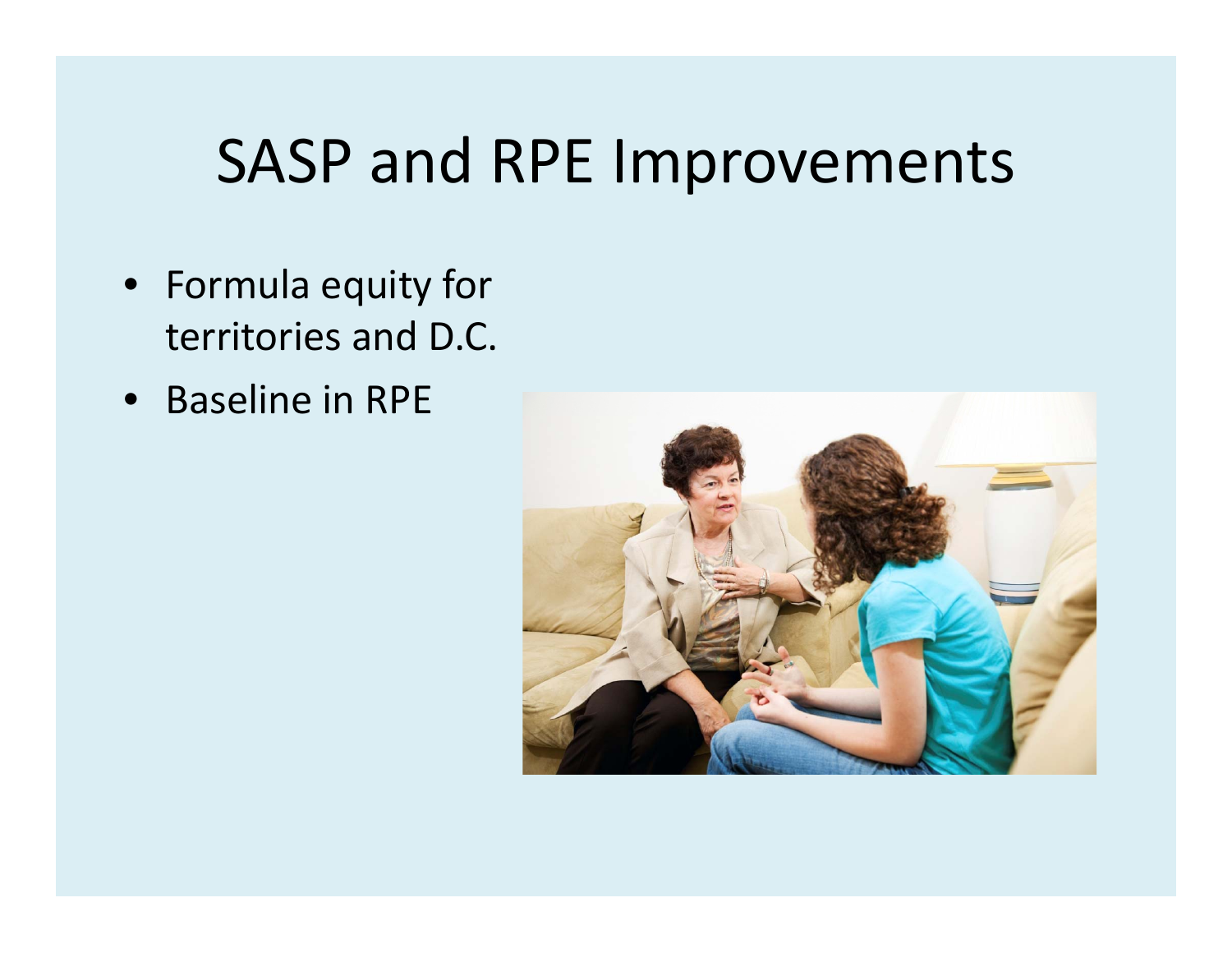# Military

- Commission and Office on Military-related 4 crimes
- Research on prevalence of military-related 4 crimes
- $\bullet\,$  Hotline and online crisis intervention services

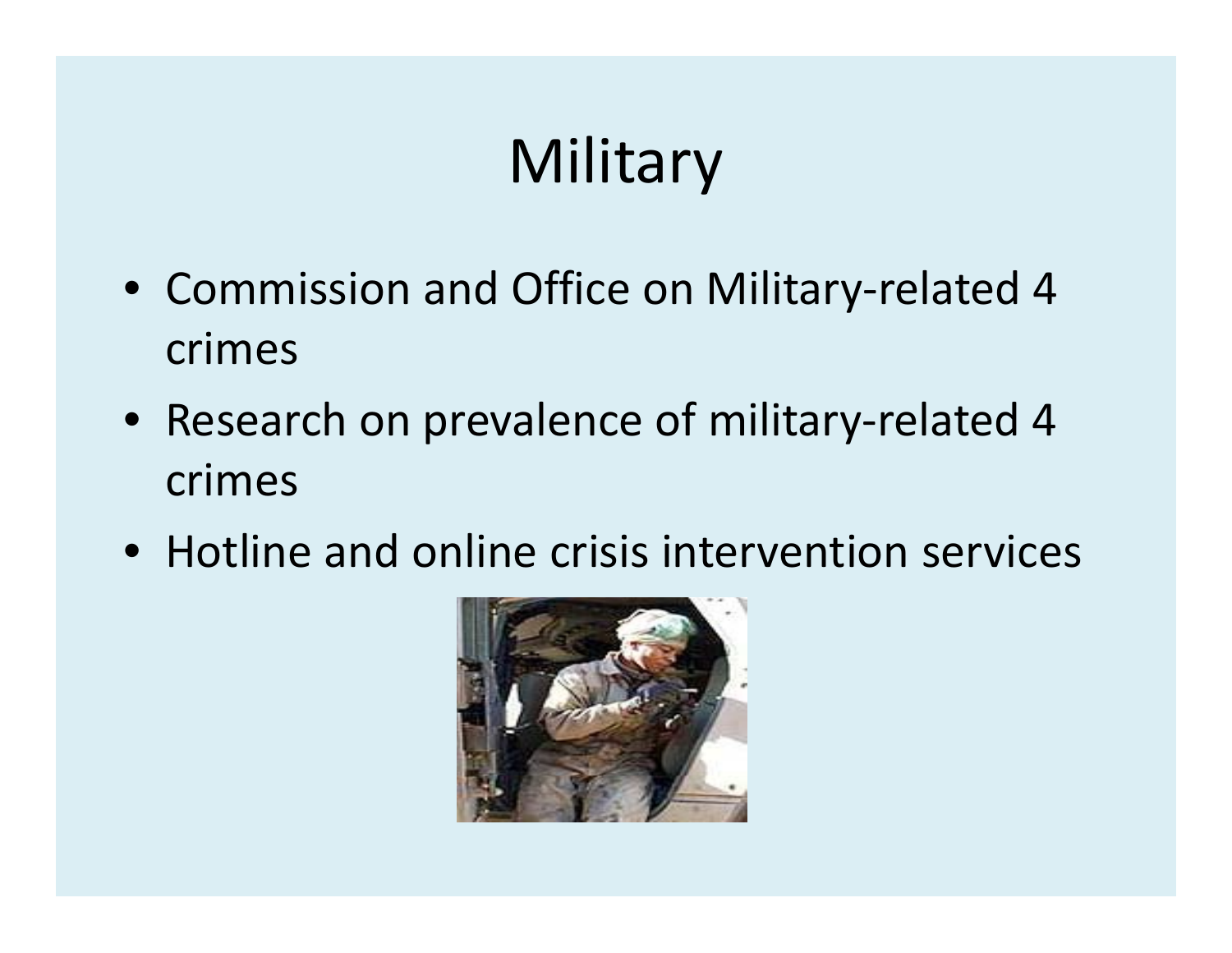#### CLSP and Underserved



- Ensure that CLSP honors intention of serving communities of color
- Expand access to VAWA programs and funding to underserved populations including LGBTQ survivors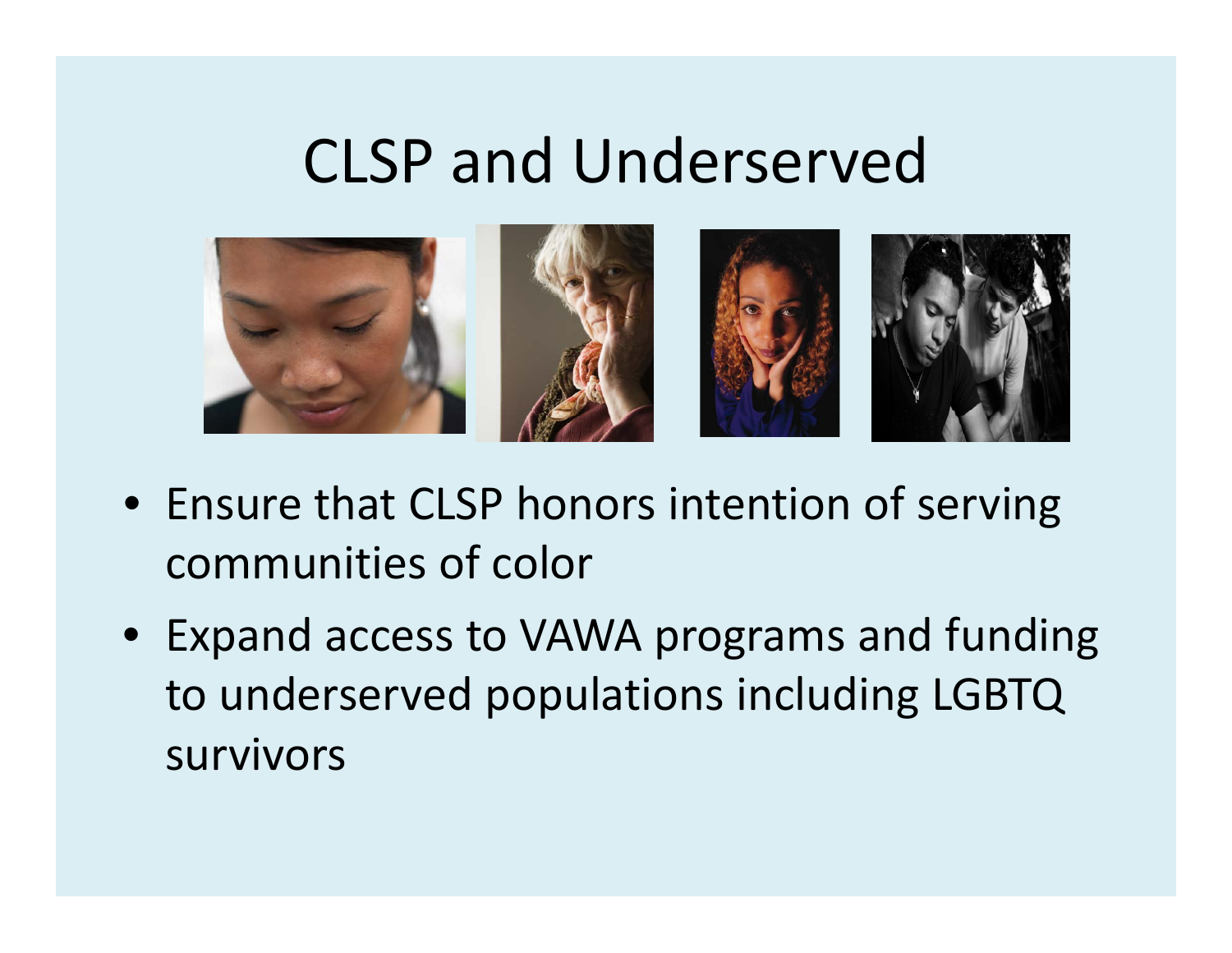### Immigration

- U‐Visa Improvements
- Remove LE certification requirement
- Cooperation still required

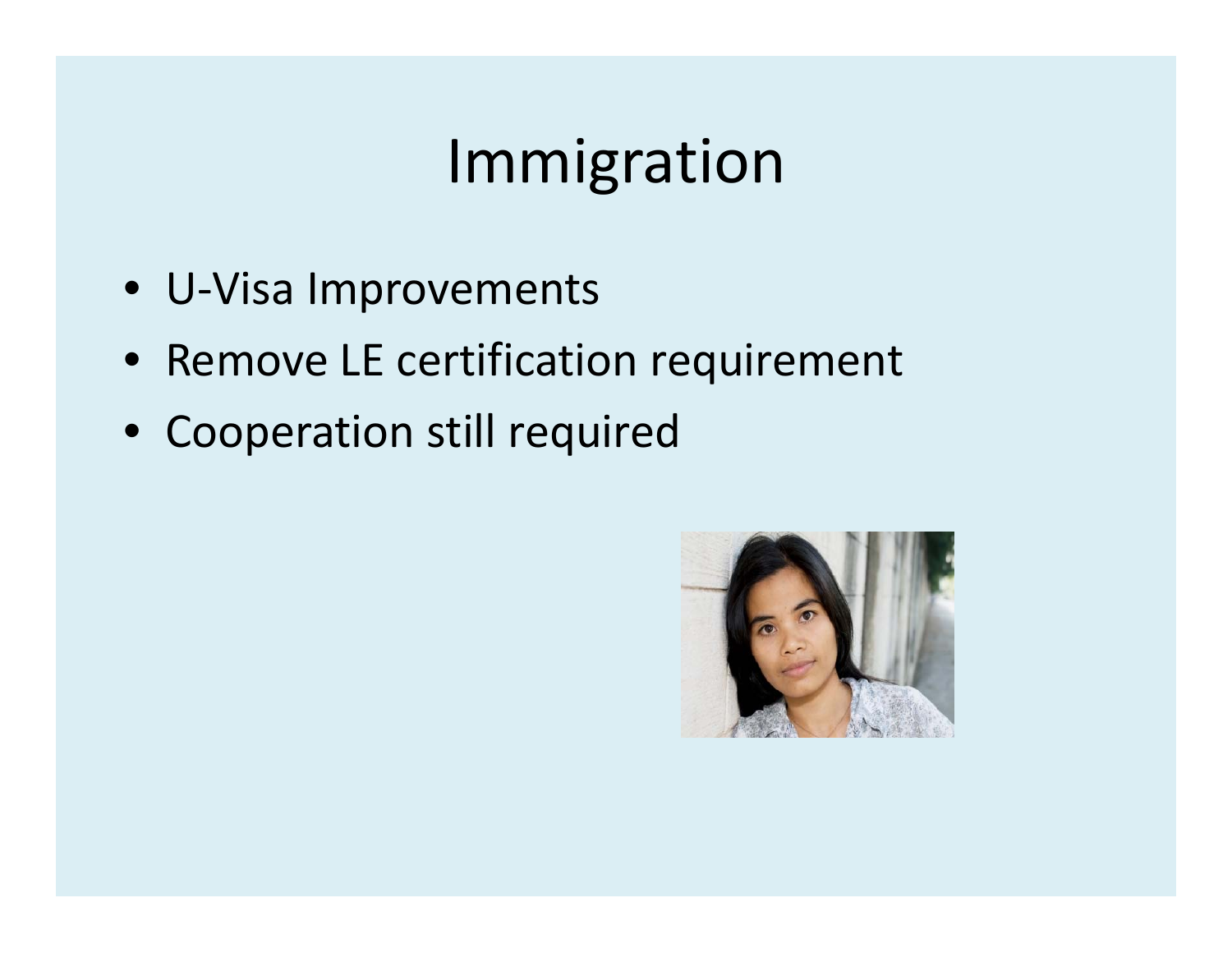#### Economic Justice

- 30 days of unpaid leave annually to seek medical help, legal assistance, counseling, safety planning, and other assistance.
- Extend unemployment benefits to individuals who need to leave their jobs because of violence against themselves or a family member.
- Prohibit insurers from denying coverage or charging higher premiums because <sup>a</sup> person is or suspected to be a victim of the 4 crimes.
- Bar employers from discriminating against survivors of the 4 crimes in employment status and in compensation.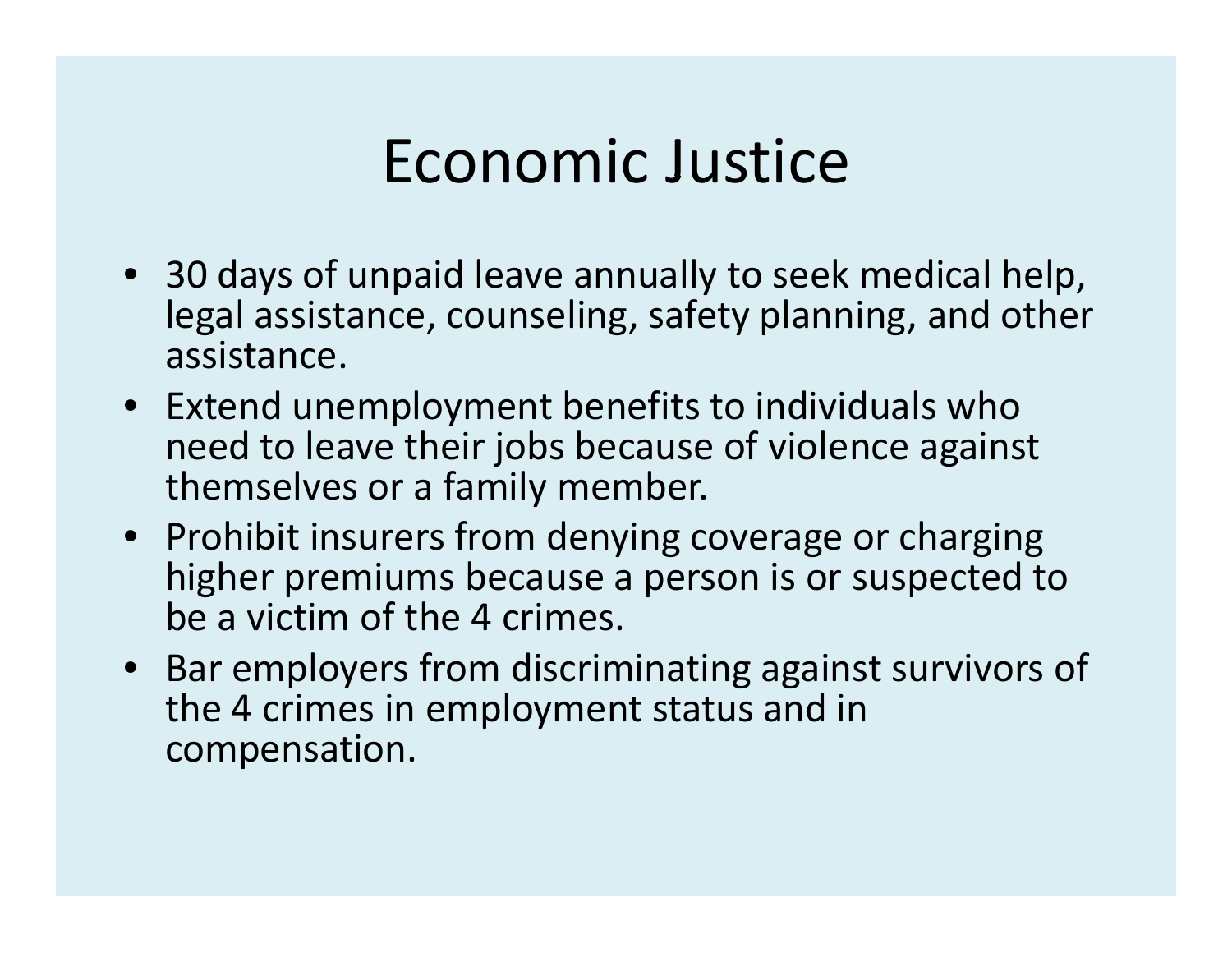#### Tribal Improvements

- Restore tribal criminal jurisdiction over non‐ Indian perpetrators
- Funding parity for tribal coalitions
- SASP access to funding for Native women victimized by domestic and/or sexual violence.
- Amend the definition of "rural" to ensure that all American Indian and Alaska Native tribes are eligible to participate in the Rural Grant Program.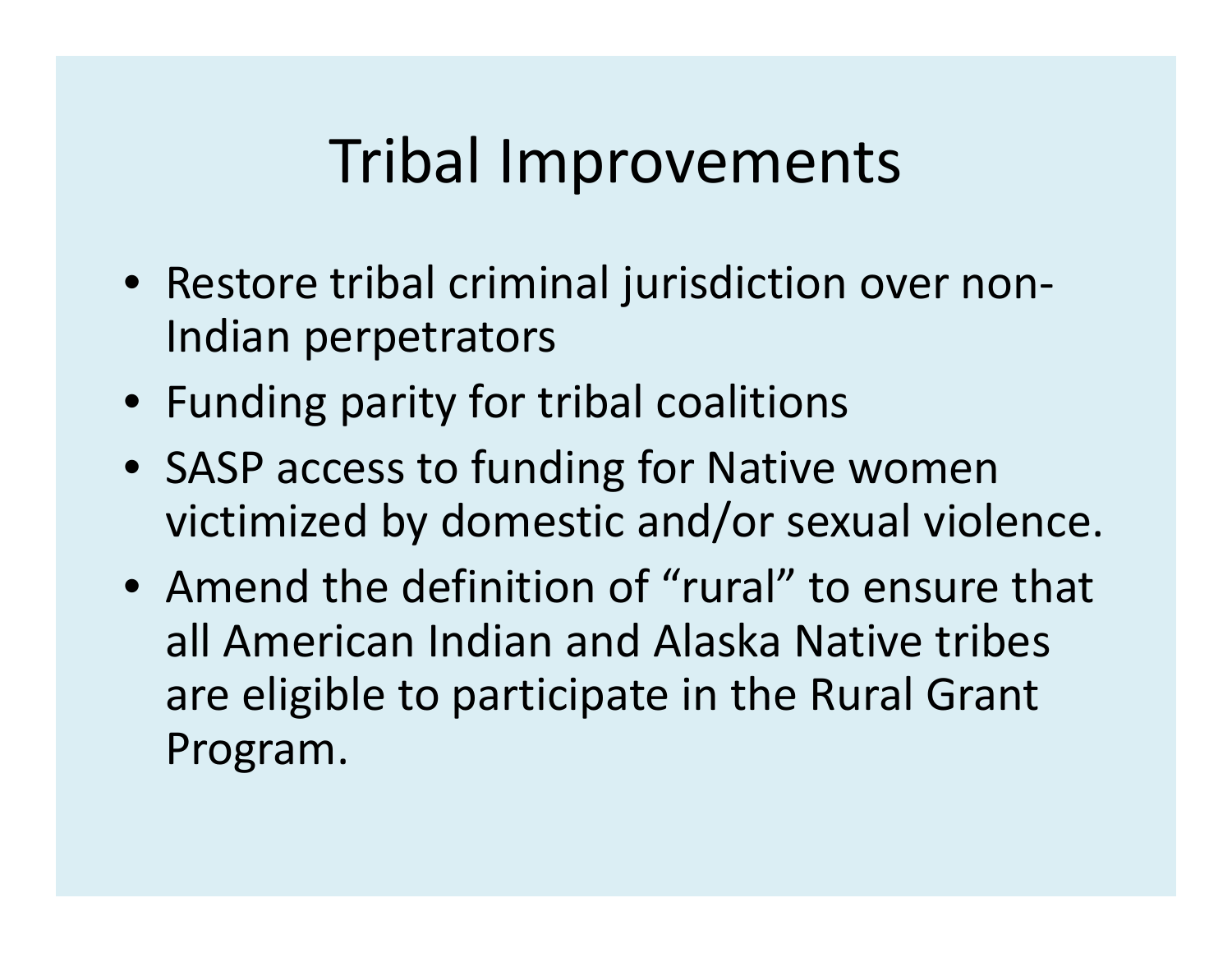#### House Judiciary: Crime Subcommittee

#### **Republicans**

- •● F. James (Jim) Sensenbrenner, Jr. (R-WI) [Chairman] 202‐225‐5101
- •● Louie Gohmert (R-TX) 202-225-3035
- •● Bob Goodlatte (R-VA) 202-225-5431
- Dan Lungren (R-CA) 202-225-5716 Phillip Ung/ •
- •*J. Randy Forbes (R‐VA) 202‐225‐6365*
- •● <u>Ted Poe (R-TX)</u> 202-225-6565
- •● <u>Jason Chaffetz (R-UT)</u> 202-225-7751
- $\bullet$ ● <u>Tim Griffin (R-AR)</u> 202-225-2506
- •● Tom Marino (R-PA) 202-225-3731
- •Trey Gowdy (R‐SC) 202‐225‐6030 202‐226‐1177
- •Sandy Adams (R‐FL) 202‐225‐2706
- Ben Quayle (R-AZ) 202-225-3361 •

#### **Democrats**

- • Bobby Scott (D‐VA) [Ranking Member] 202‐225‐ 8351
- •● <u>Steve Cohen (D-TN)</u> 202-225-3265
- •● 1 Hank Johnson (D-GA) 202-225-1605
- •Pedro Pierluisi (D‐PR) 202‐225‐2615
- •Judy Chu (D‐CA) 202‐225‐5464
- •• <u>Ted Deutch (D-FL)</u> 202-225-3001
- •Debbie Wasserman Schultz (D‐FL) 202‐225‐7931
- •Sheila Jackson Lee (D‐TX) 202‐225‐3816
- •• Mike Quigley (D-IL) 202-225-4061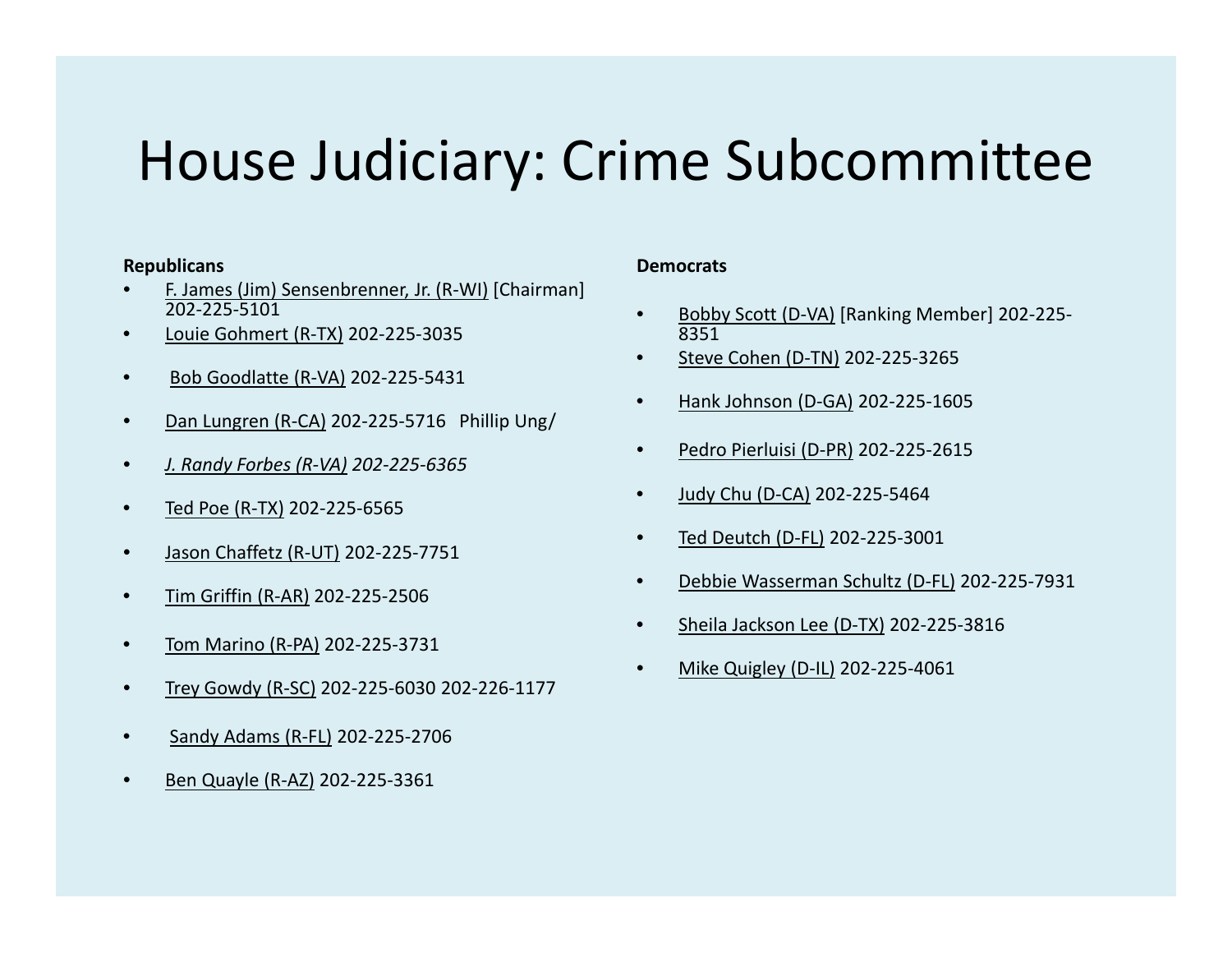#### Senate Judiciary: Crime Subcommittee

Sheldon Whitehouse, R.I. (Chairman)

Herb Kohl, Wisconsin

Dianne Feinstein, California

Dick Durbin, Illinois

Amy Klobuchar, Minnesota

Christopher A. Coons, Delaware

#### **Democrats CONSIDERENT REPUBLICANS**

- •• Jon Kyl, Arizona (Ranking Member)
- Drrin G. Hatch, Utah
- Jeff Sessions, Alabama •
- • Lindsey Graham, South Carolina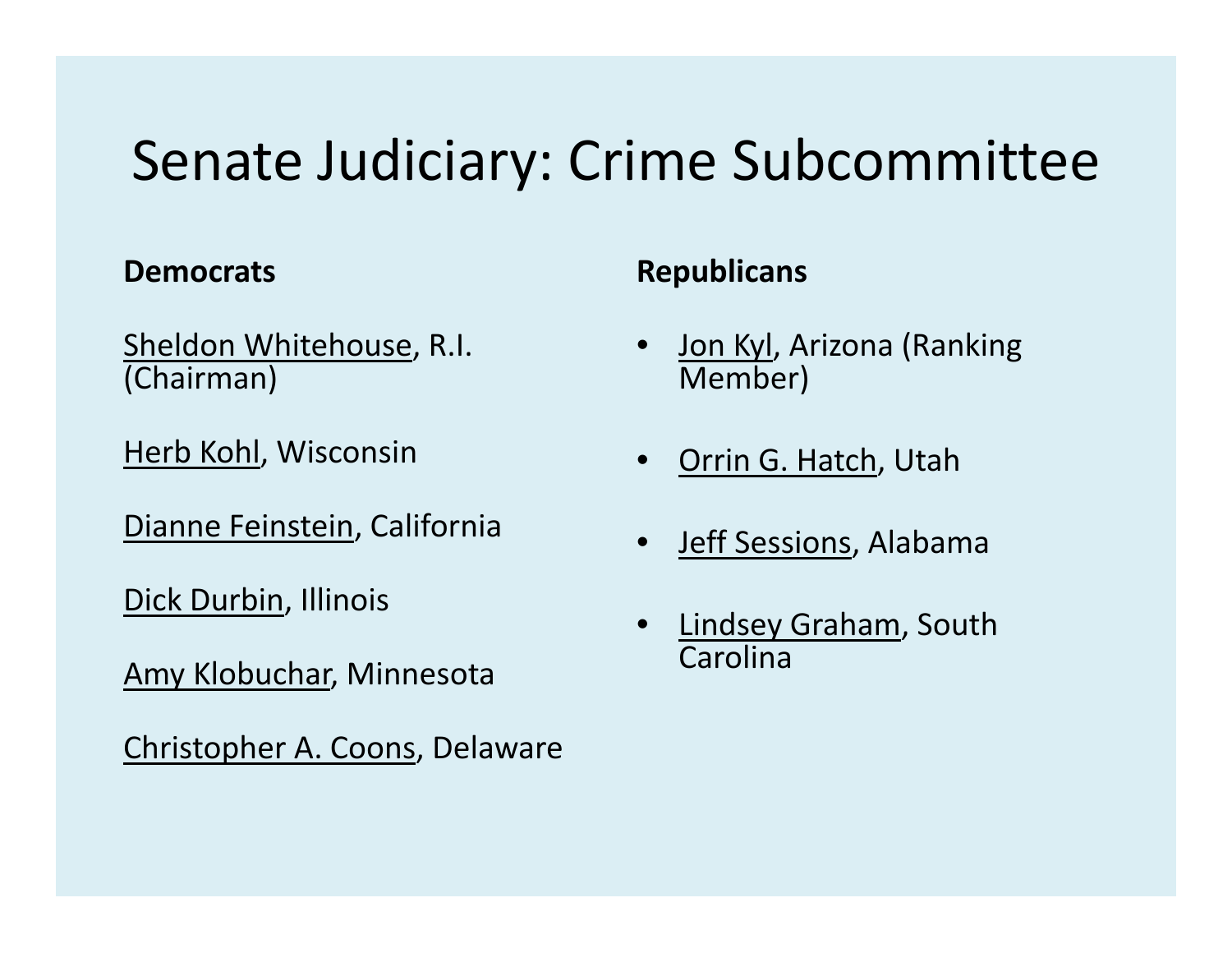## Other Emerging Issues

- Trafficking
- Backlog
- Campus
- Peace Corps
- Military
- Cybercrime
- Sex Offenders
- UCR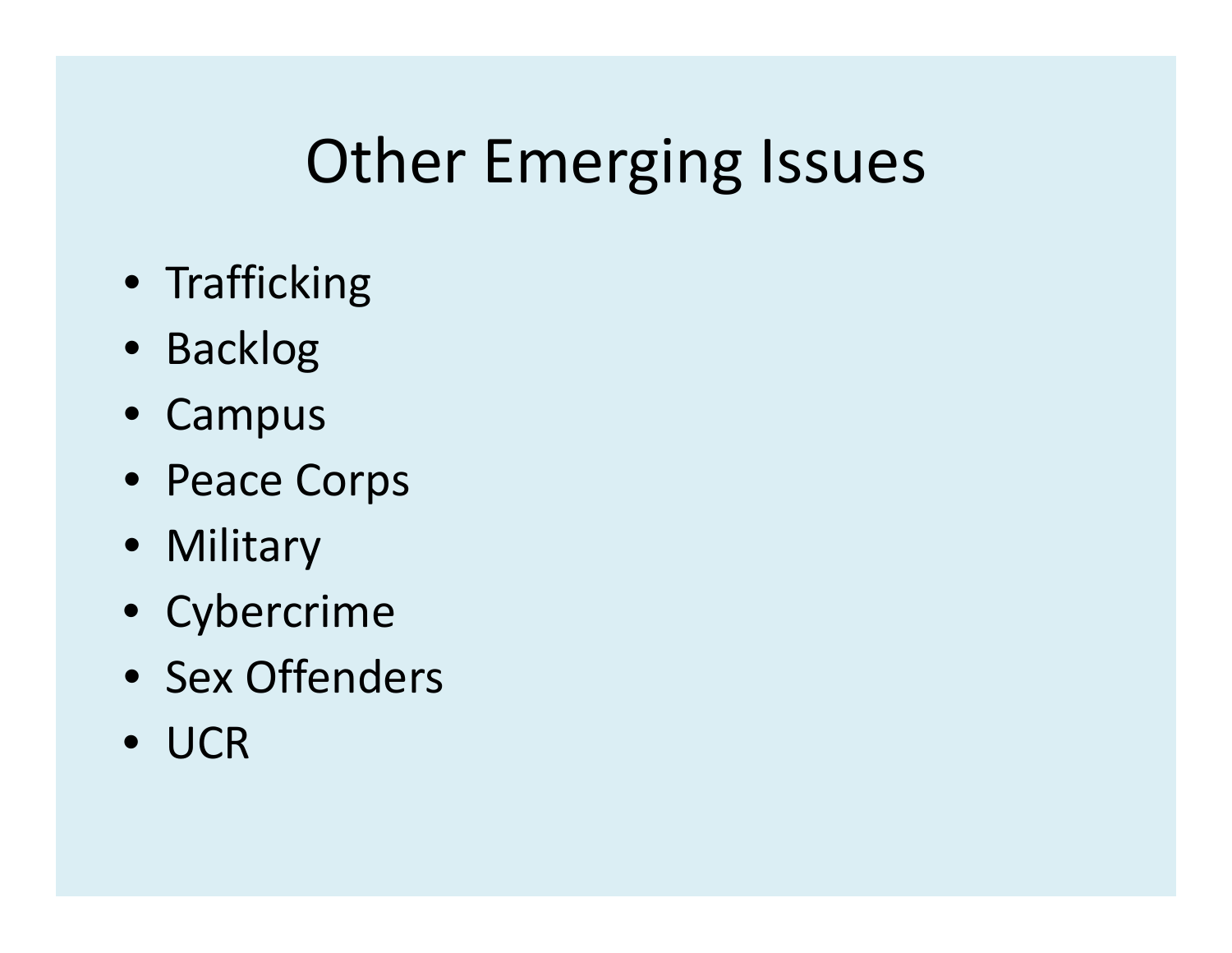## Trafficking



- TVPRA
- Domestic minor sex trafficking
- Funding questions
- Prostitution as trafficking?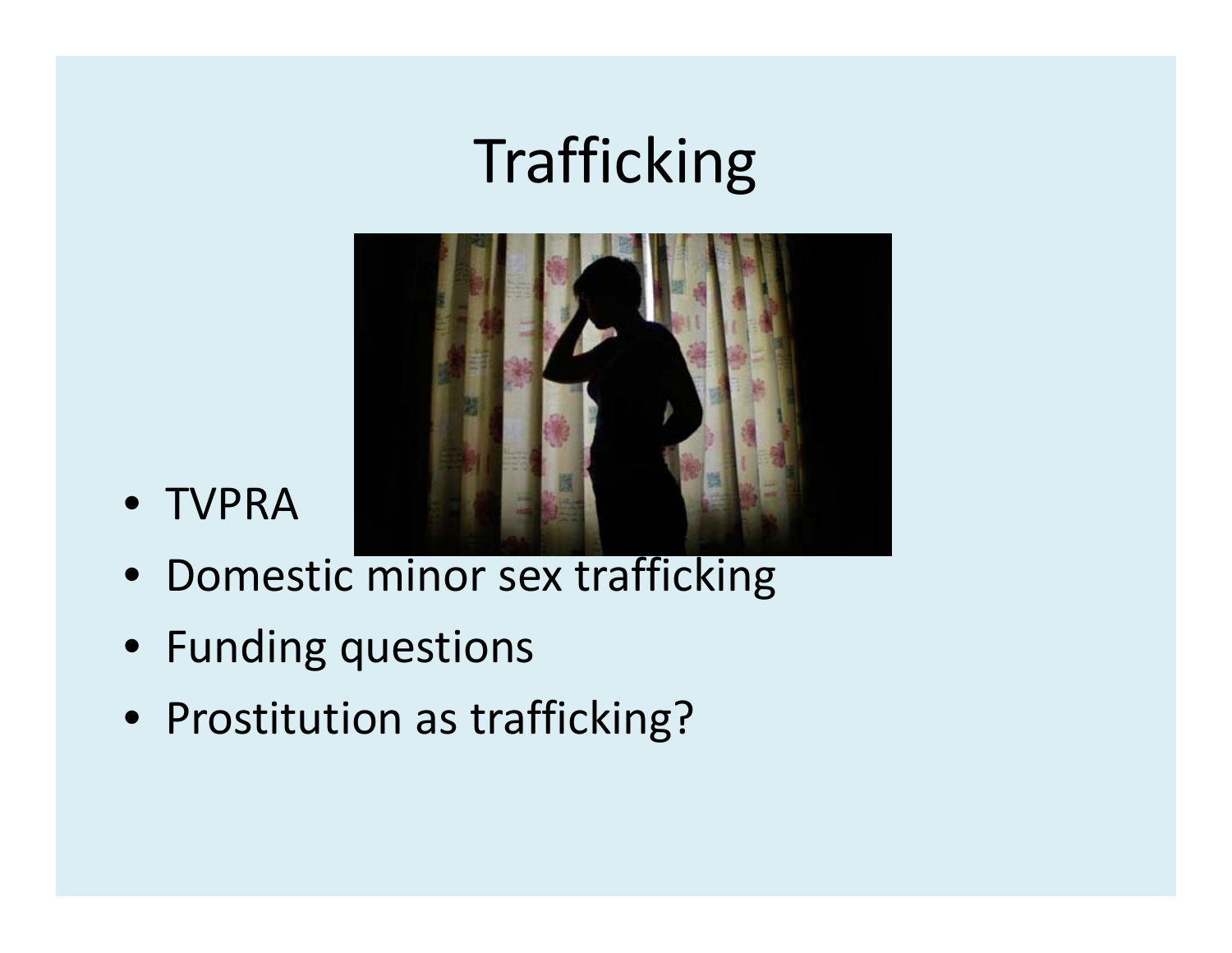## Backlog

- OVW Roundtable
- Notifying and Supporting Victims
- NIJ demonstration projects
- Endthebacklog.org

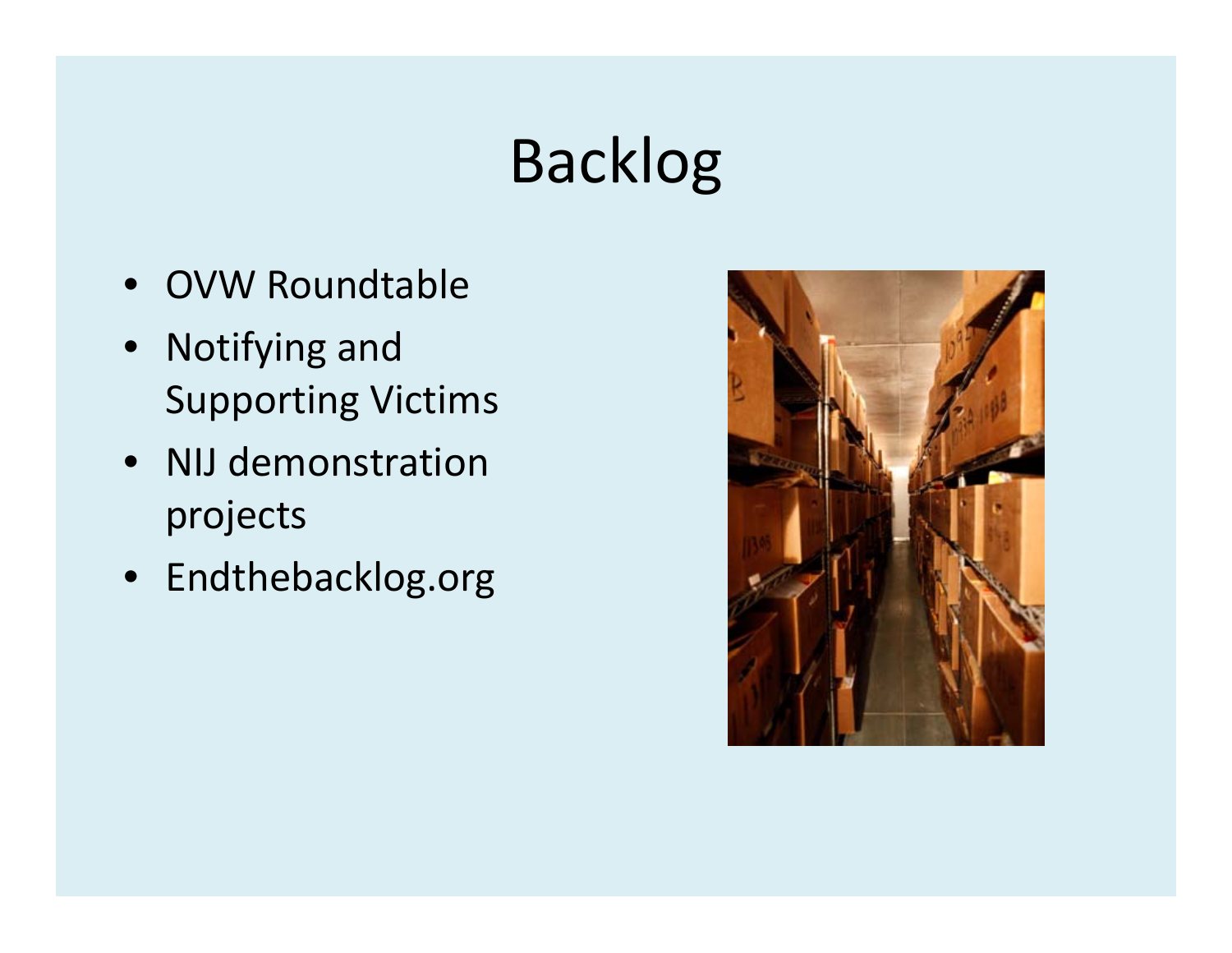#### Campus



- Administration Campus Initiative- April 2011
- Dear Colleague issued by the U.S. Department of Education *Office for Civil Rights (OCR)*
- Applies to both postsecondary institutions and school districts
- Supplement to 2001 OCR guidance on sexual harassment
- Makes it very clear that rape and sexual assault fall within rubric of sexual harassment in Title IX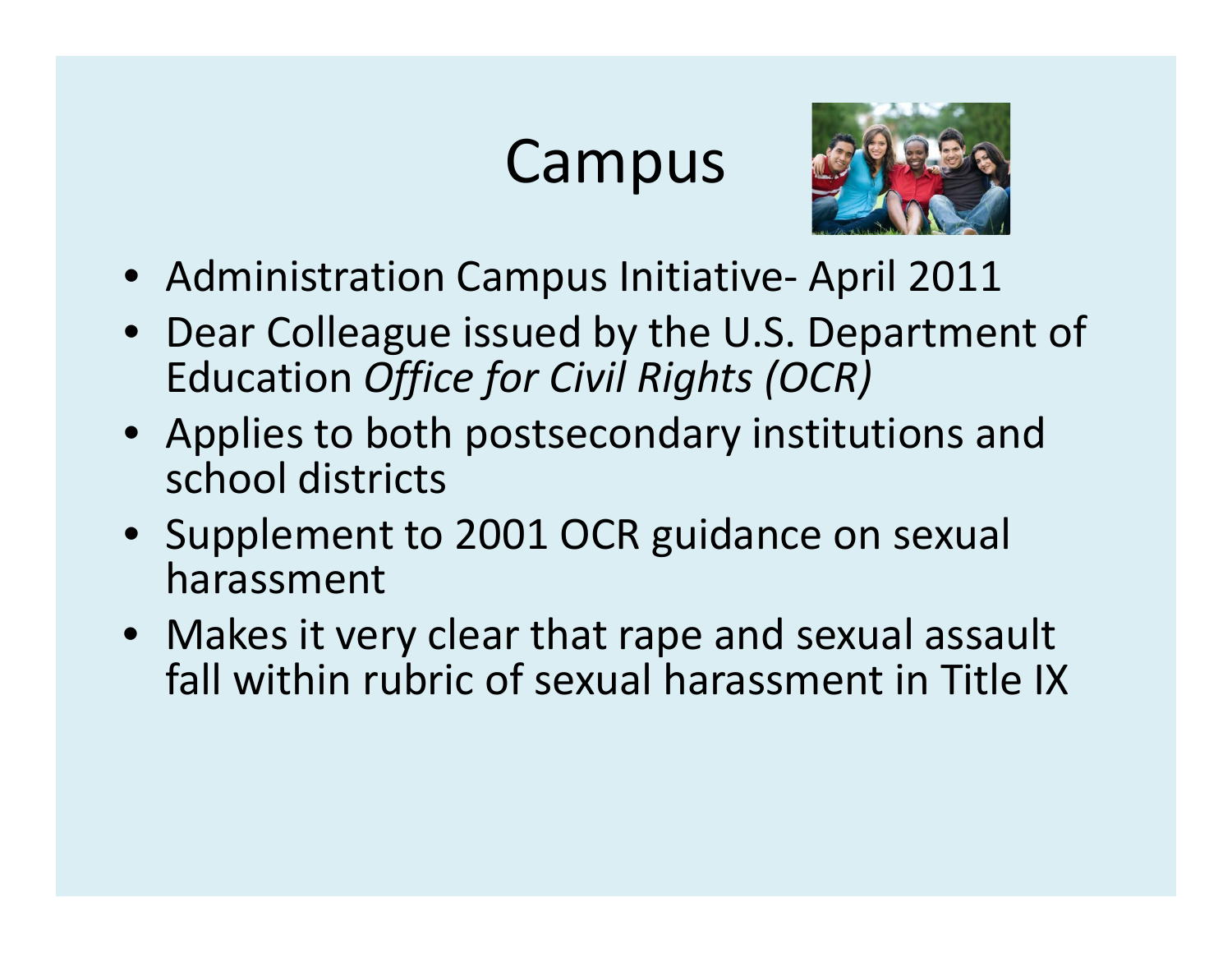#### Links to Campus Initiative Materials

•• OCR Web Page:

http://www2.ed.gov/about/offices/list/ocr/letters/colleague-201104.html

- •• Know Your Rights: http://www2.ed.gov/about/offices/list/ocr/docs/title-ix-rights-201104.pdf
- $\bullet$  Dear Colleague: http://www2.ed.gov/about/offices/list/ocr/letters/colleague-201104.pdf
- • Background, Summary and Fast Facts: http://www2.ed.gov/about/offices/list/ocr/docs/dcl-factsheet-201104.pdf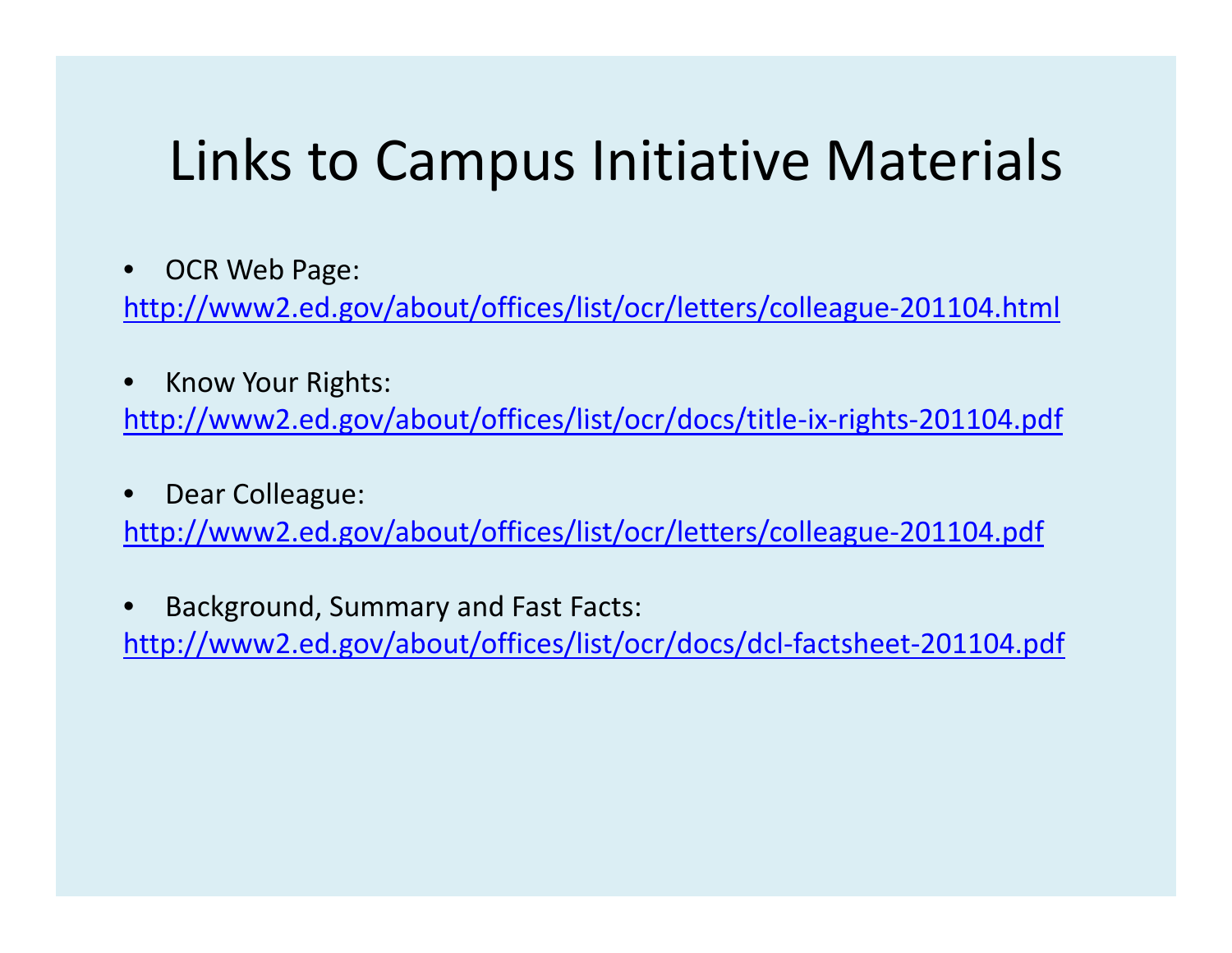#### Campus SAVE Act

- $\bullet$ S. 834, introduced on April 14, 2011, by U.S. Senators Bob Casey (D‐PA) and Patty Murray (D‐WA)
- •Update the Clery Act
- •Complement Title IX's sexual violence guidelines.
- • The scope of violence covered will also be extended to domestic violence, dating violence, and stalking.
- • New students and employees will receive awareness and primary prevention education focusing on changing social norms, facilitating safe bystander intervention, and discussing each institution's procedures for responding to reports.
- $\bullet$  Campuses will adopt clear, written procedures that provide for <sup>a</sup> "prompt and equitable" resolution of domestic violence, dating violence, sexual assault, and stalking cases.
- •Campus disciplinary proceedings will be conducted by officials who receive annual training, use the "preponderance of the evidence" (more likely than not) standard, and
- • Campus officials will assist victims in reporting to campus or local law enforcement, help obtain or enforce <sup>a</sup> legal no‐contact order, and will respect victim confidentiality.
- • Colleges and universities that fail to meet their responsibilities will face \$27,500 civil penalties per violation.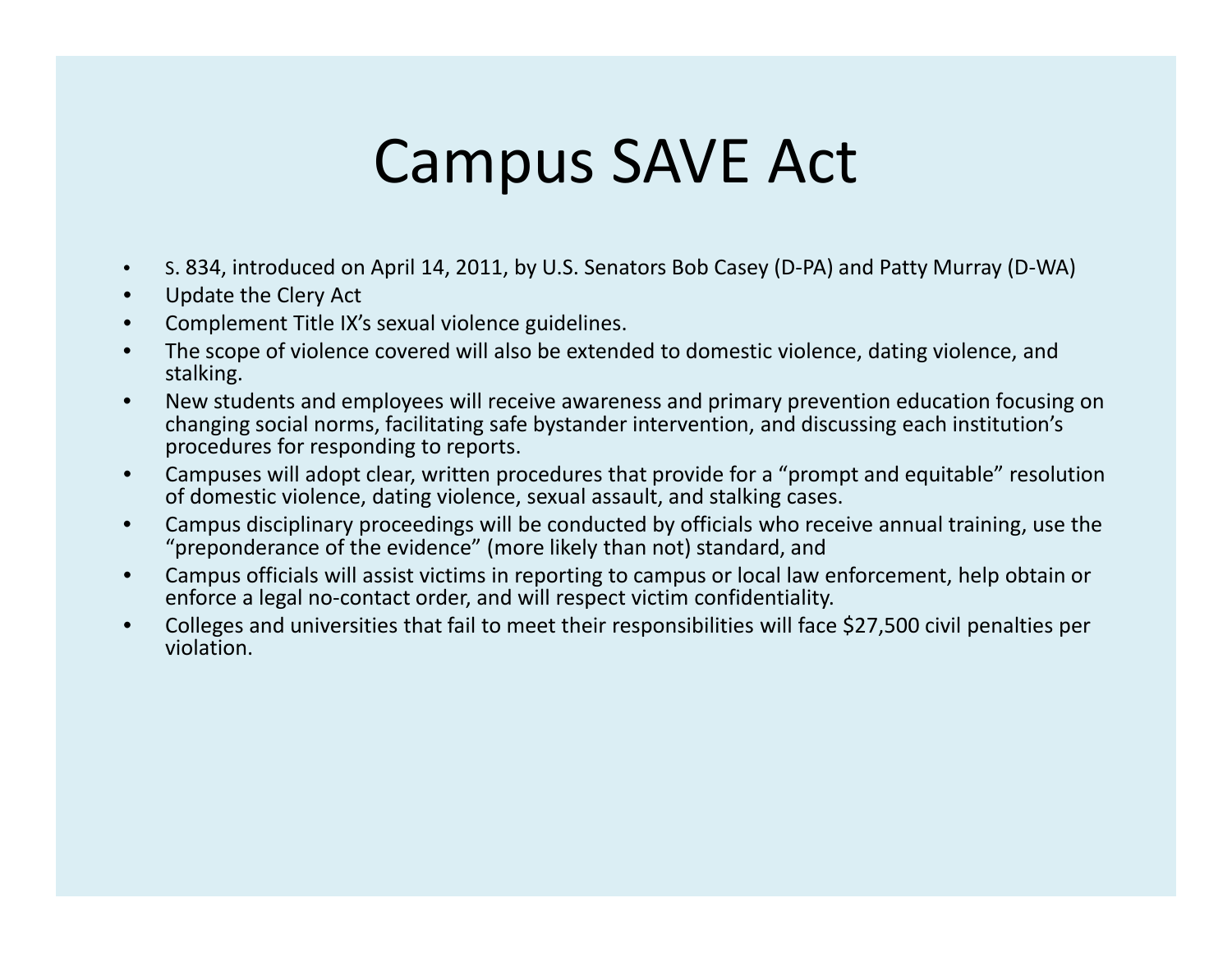#### Peace Corps



- The Kate Puzey Peace Corps Safety and Security Act
- Risk‐reduction and Response training
- SA protocol and guidelines
- Victims Advocates
- $\bullet$ Sexual Assault Advisory Council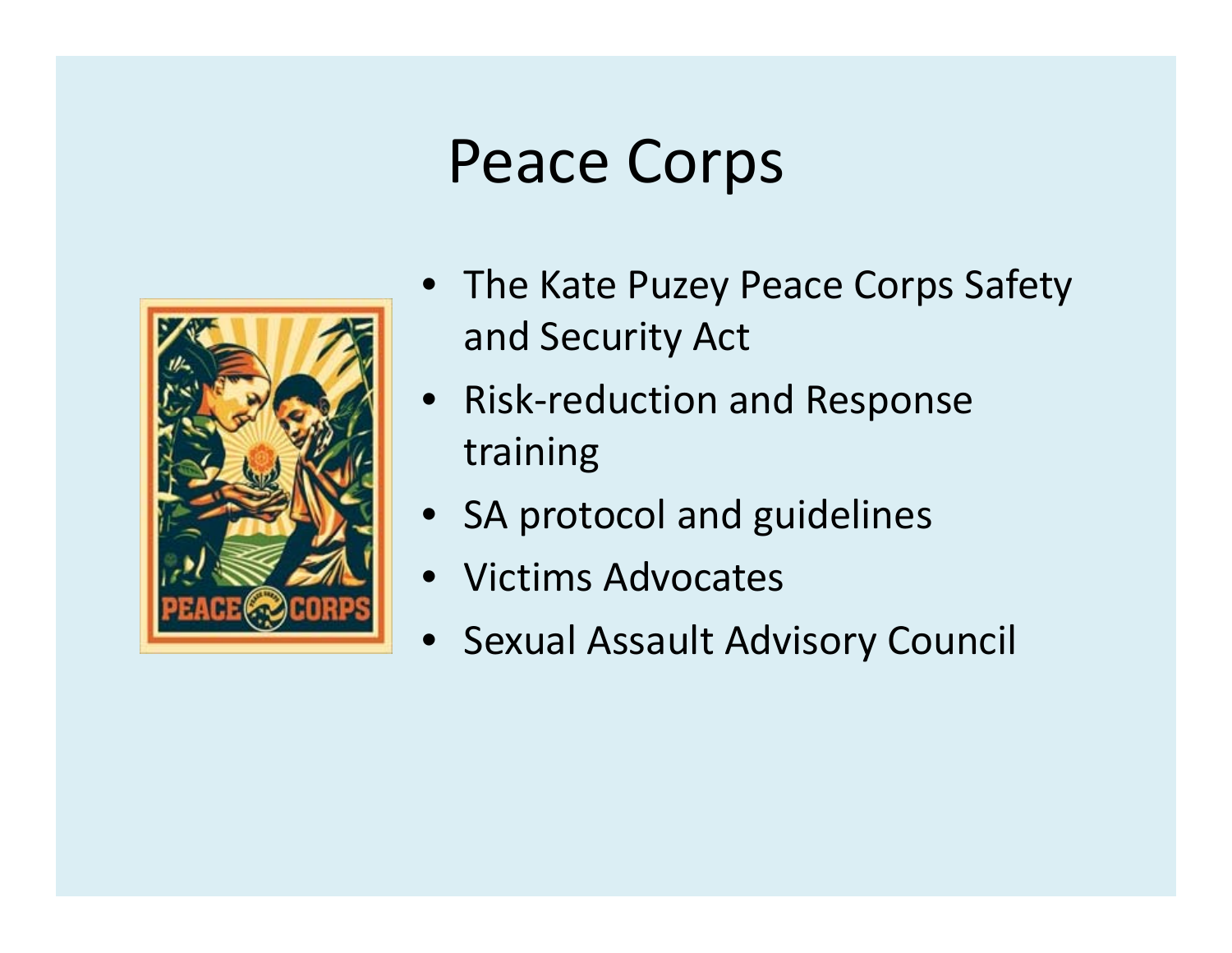# Military

- VAWA IV
- National Defense Authorization Act
- Female Veterans
- Other

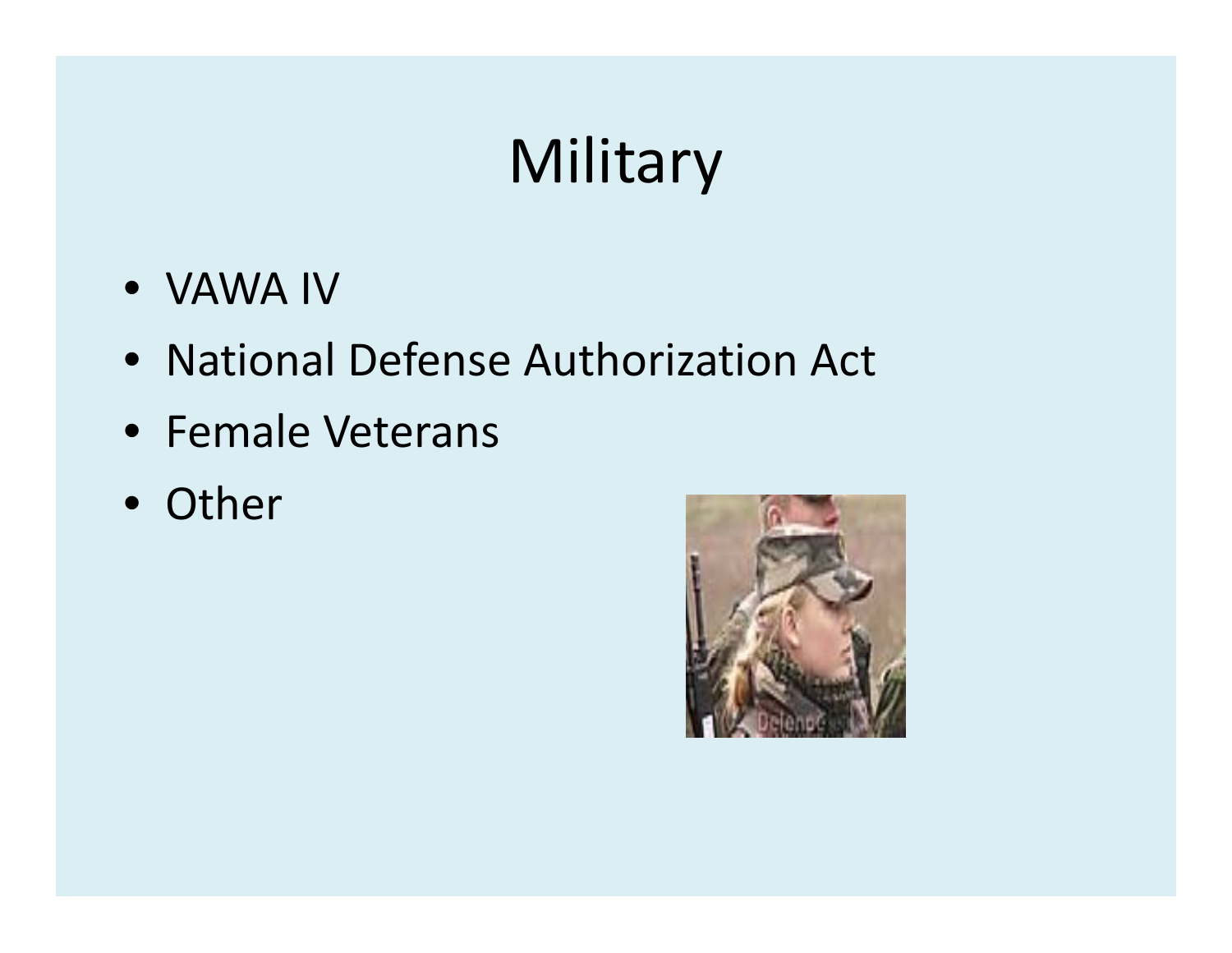#### Sex Offenders & Cybercrime

- Wetterling Act (1994) SO registries as tool for law enforcement
- Megan's Law (1996) Public notification
- PROTECT Amendment (2003) States required to develop Internet registries by 2006
- AWA/SORNA
- Protecting Children from Internet Pornographers Act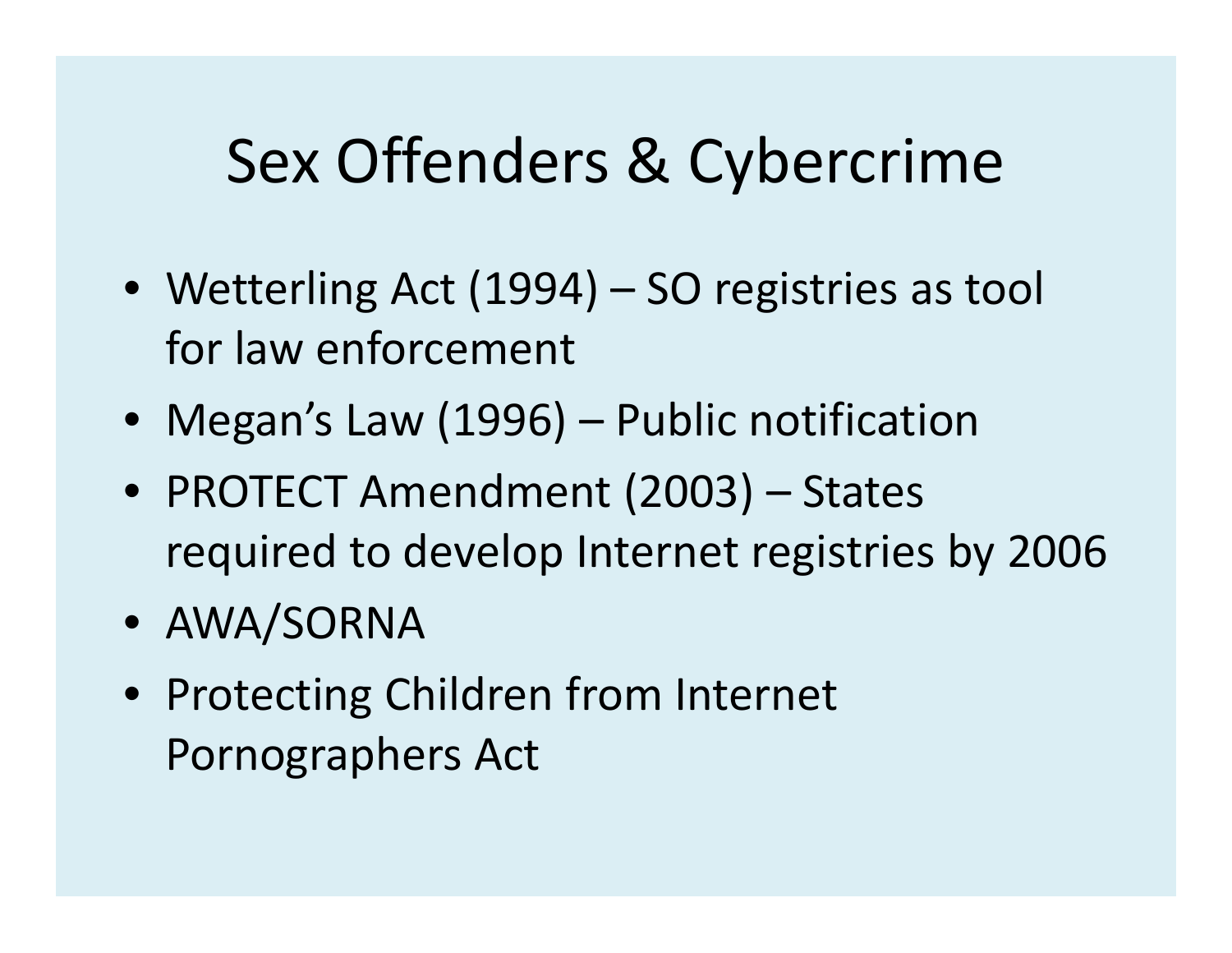### SORNA Adam Walsh Act

- •● Offense-based tiering – adults and juveniles
- •Retroactivity
- •Registration requirements
- • $\bullet$  Internet notification requirements
- • Extends jurisdictionality beyond the 50 states: DC; U.S. territories; 197 Indian tribes
- If not in compliance (now "substantially implementing") by July 2011
	- Loss of 10% of federal Omnibus Crime Control and Safe Streets Act (Byrne/JAG Grant) funding for each year not in compliance
- Reauthorization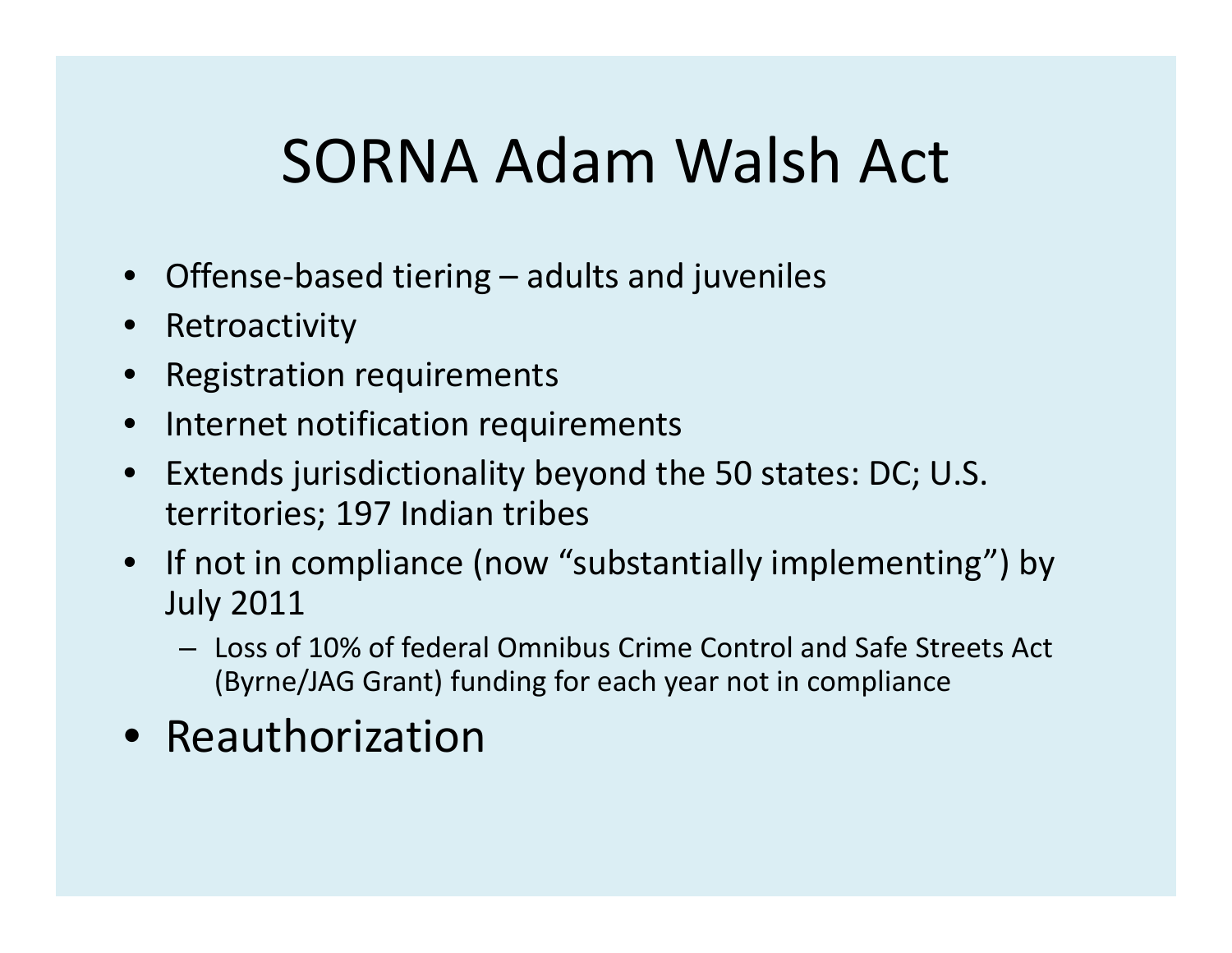#### Adam Walsh Act Compliance

- •• 14 states
	- Alabama, Delaware, Florida, Kansas, Louisiana, Maryland, Michigan, Mississippi, Missouri, Nevada, Ohio, South Carolina, South Dakota, and Wyoming
- •• 9 tribes
	- Confederated Tribes of the Umatilla Indian Reservation, Confederated Tribes and Bands of the Yakama Nation, Grand Traverse Band of Ottawa and Chippewa Indians, Iowa Tribe of Oklahoma, Kootenai Tribe of Idaho, Little Traverse Bay Bands of Odawa Indians, Pueblo of Isleta, Tohono O'odham Nation, Upper Skagit Indian Tribe
- •• One U.S. territory
	- Guam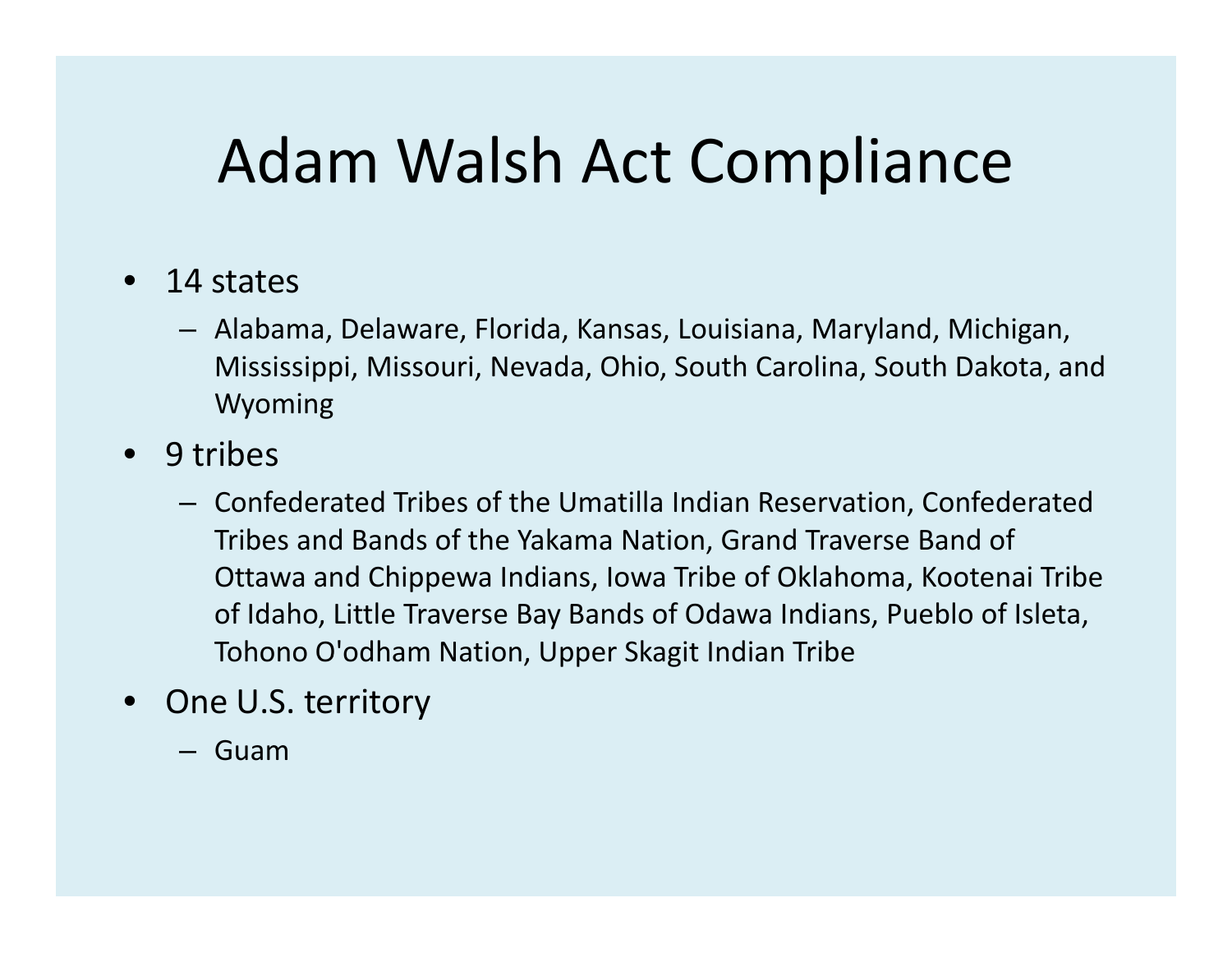## UCR

- Antiquated FBI definition of rape
- Non-Legislative strategies
- PERF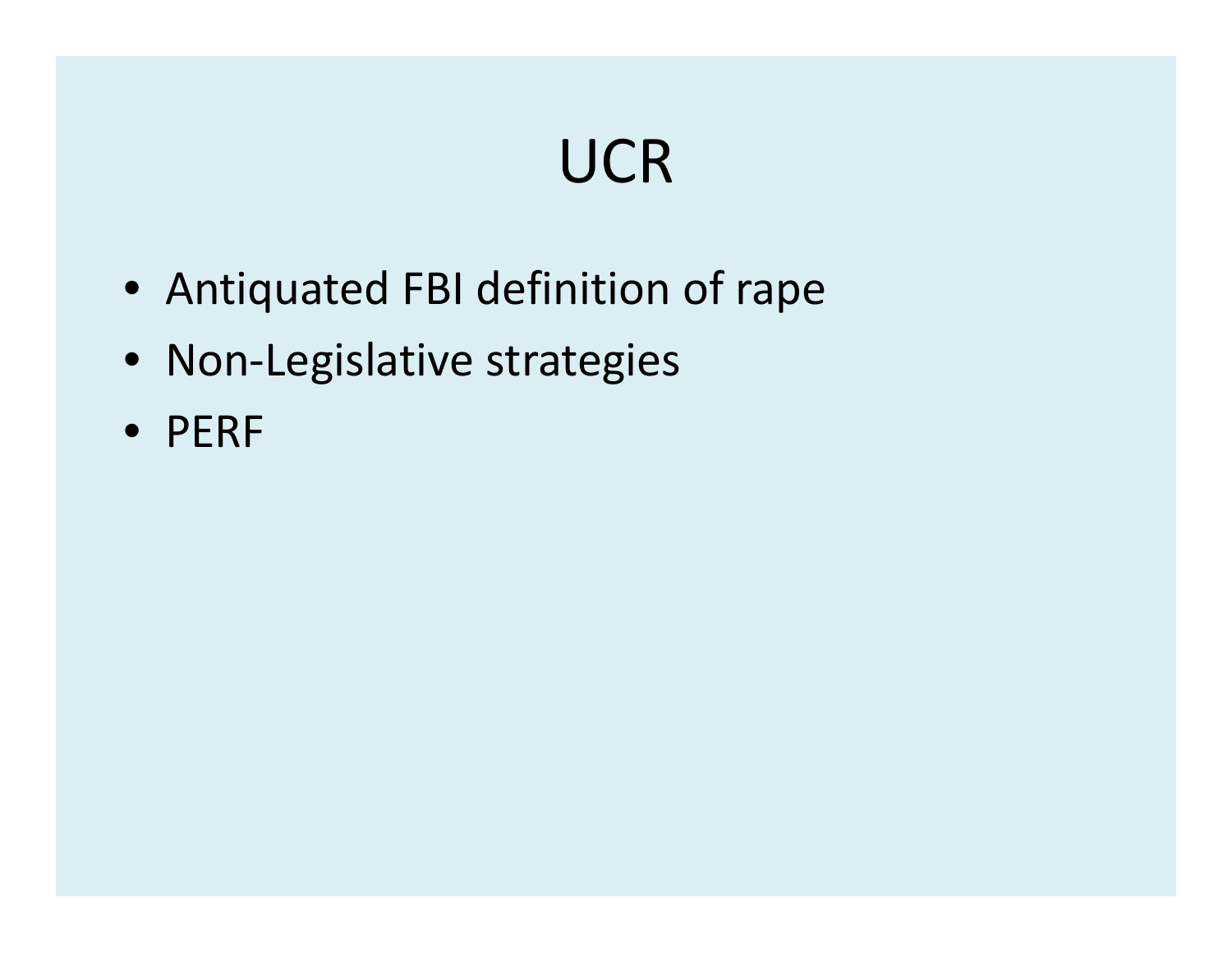## Mobilizing Grassroots

- What strategies do you use? And/or
- What works on you?

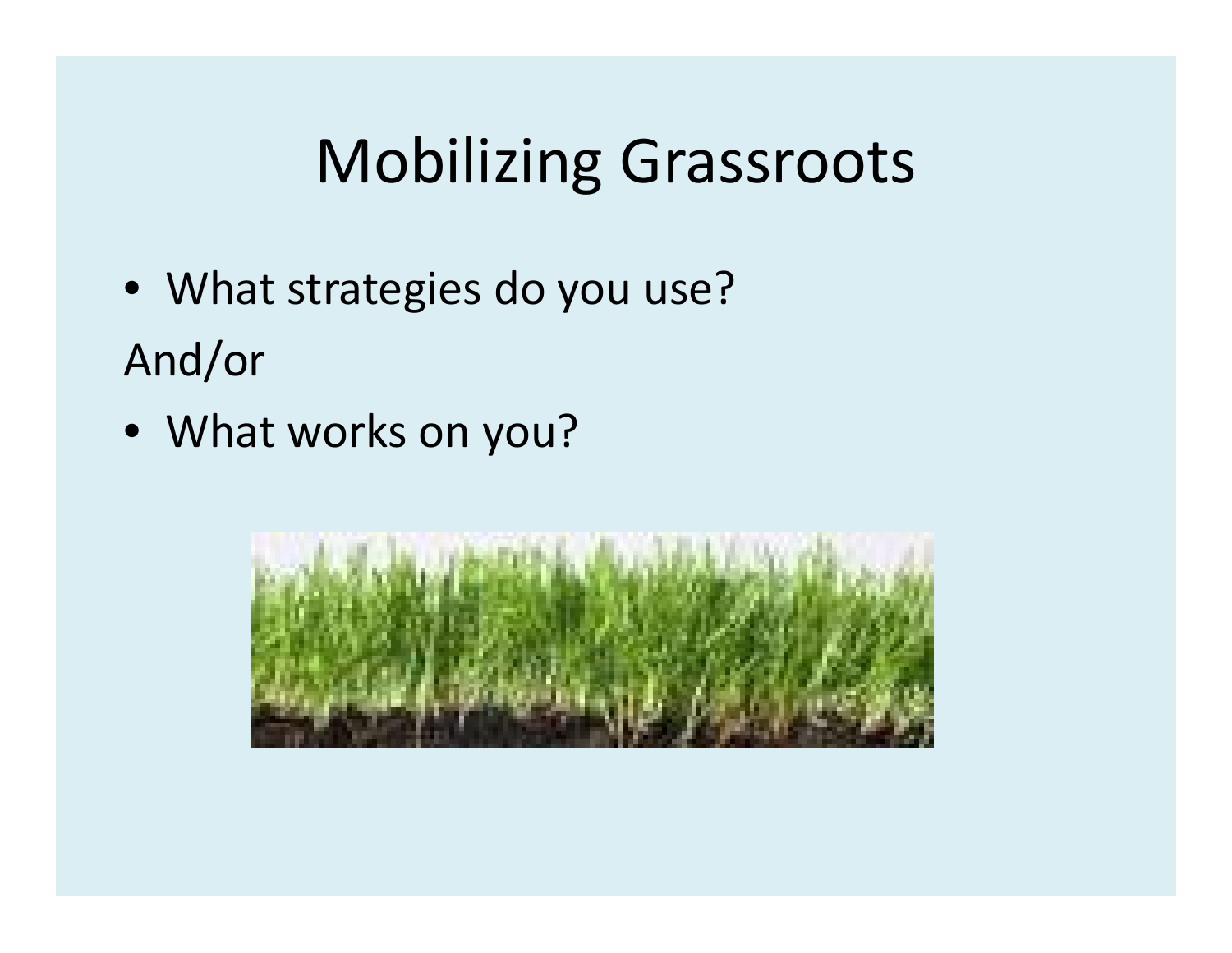### NAESV Strategies

- SAPolicyWatch-subscribe@yahoogroups.com
- Call alerts
- District meetings
- Advocacy day
- Targeted meetings
- Participating in coalitions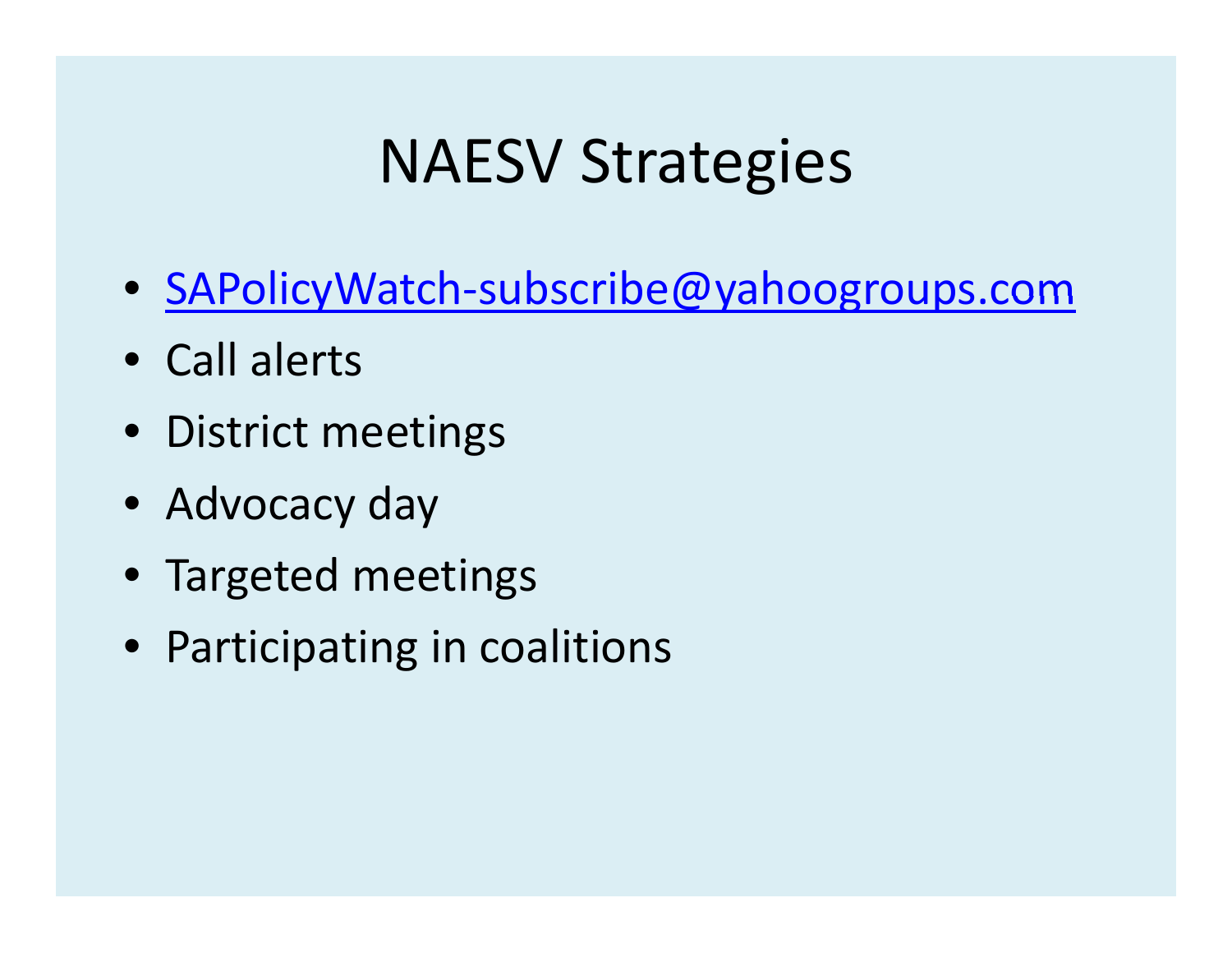### Reaching out in District

- Recess
- Tour
- More laid back
- Bring <sup>a</sup> group
- Follow‐up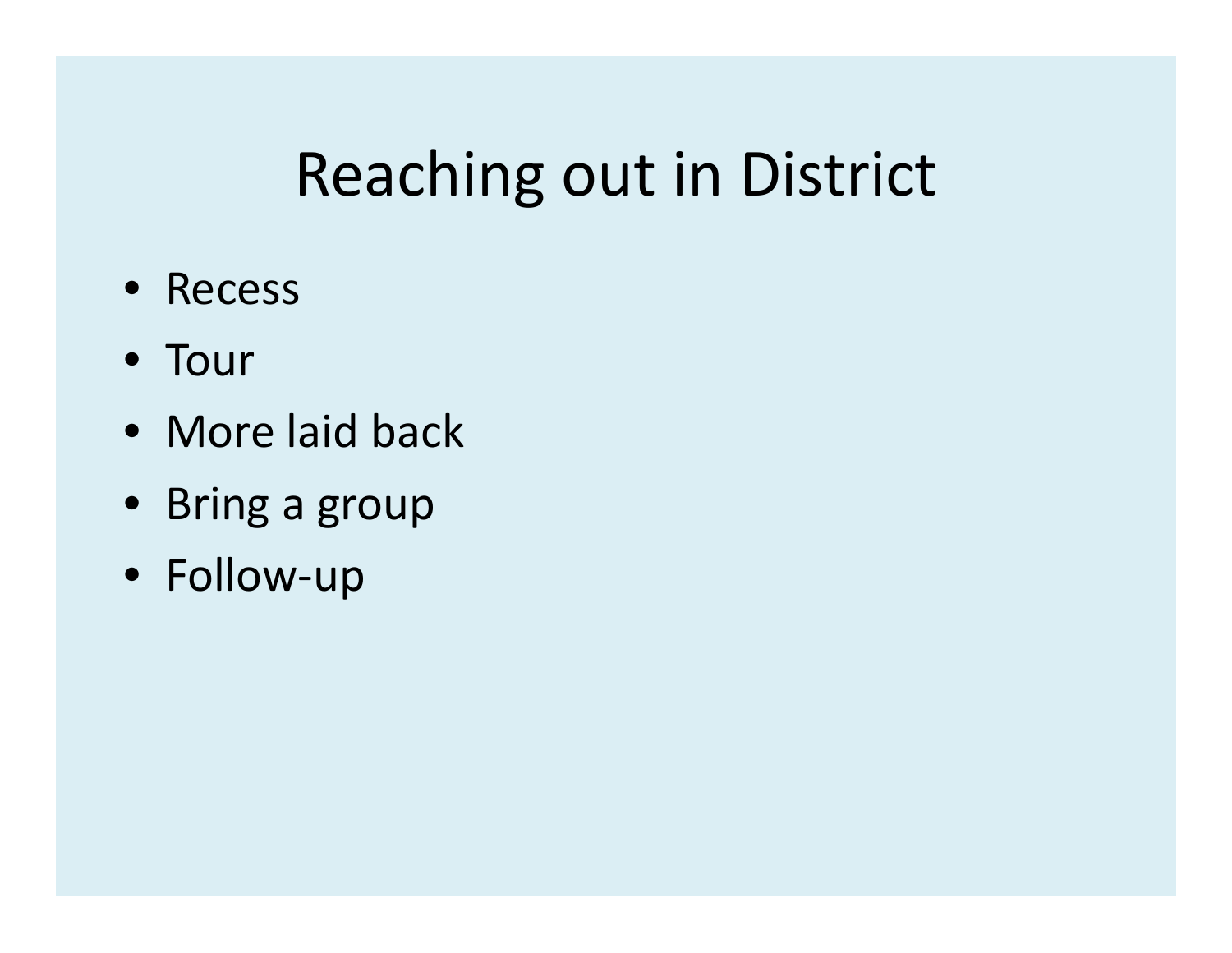#### Reaching out to D.C. office

- Appropriations or . . . ?
- Google member and Check out member page
- Call D.C. office
- Ask for the name of the right staffer
- Leave <sup>a</sup> voicemail and send an email
- Firstname.lastname@mail.house.gov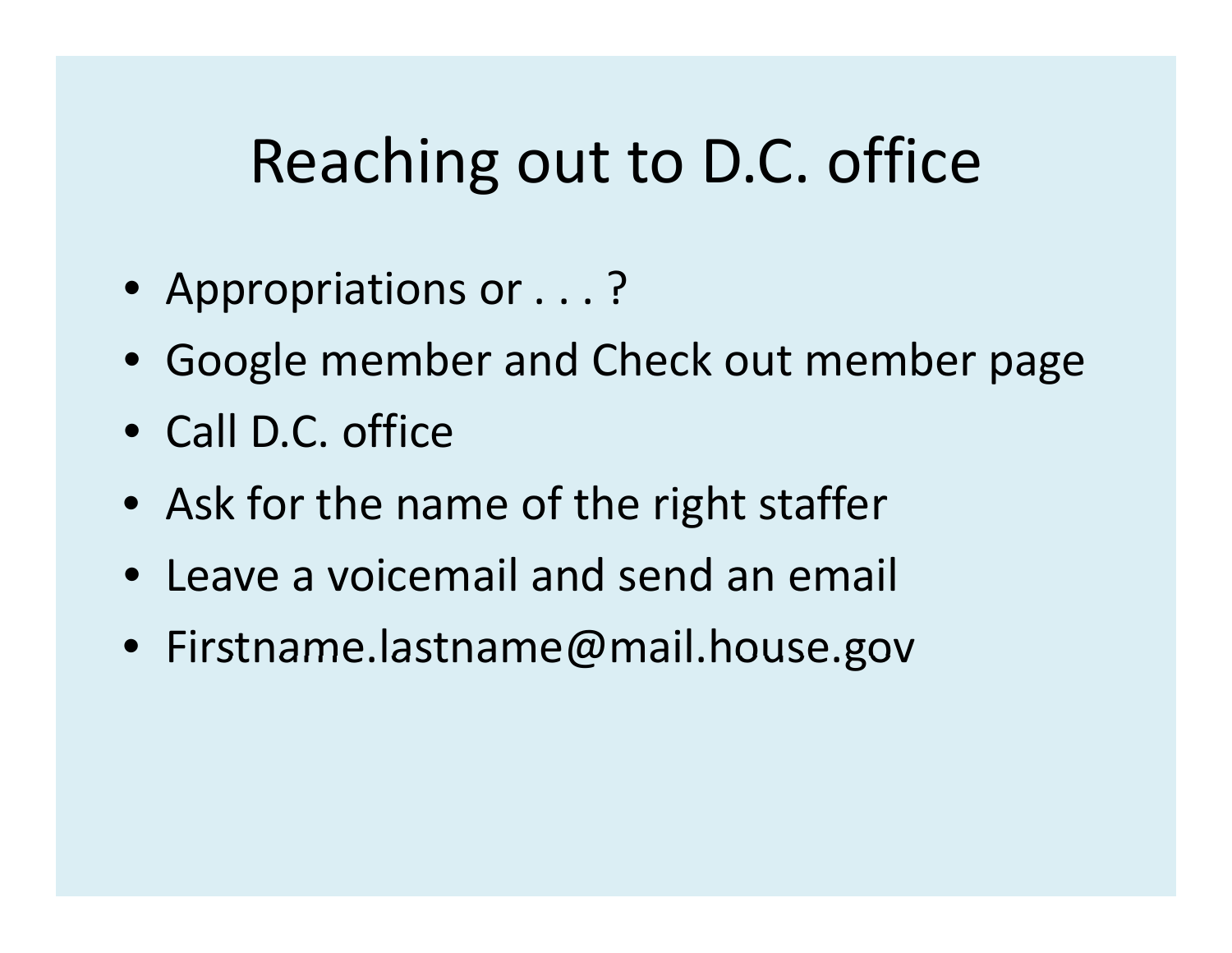### D.C. Meetings



- $\bullet$ • Thank
- Short
- Staff
- Story and program details
- Make an ask
- Follow‐up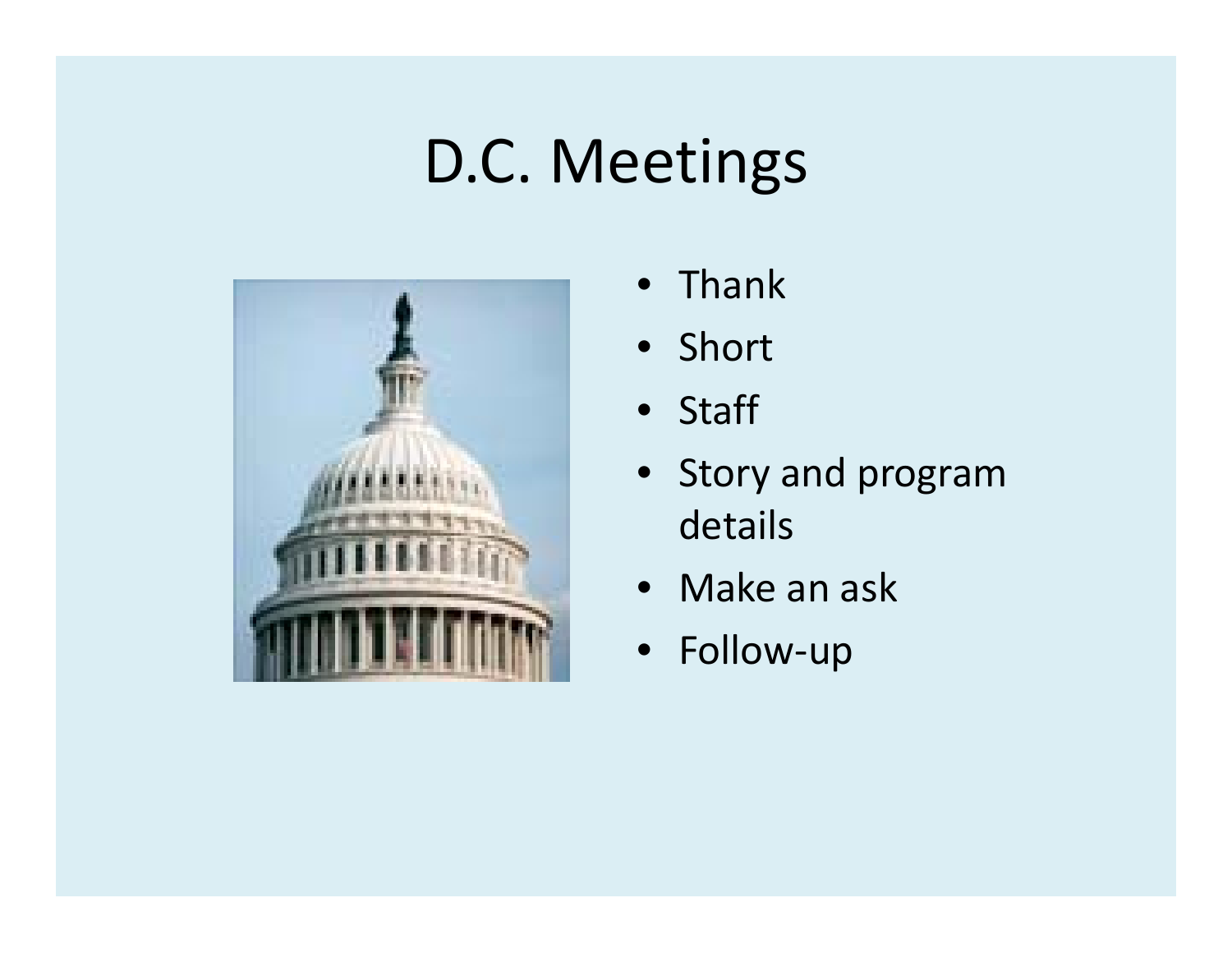## Sharing your story

- Systems transformed and improved
- Model projects and collaborations
- Numbers served
- Stories of lives transformed
- Cost savings, effectiveness
- Data